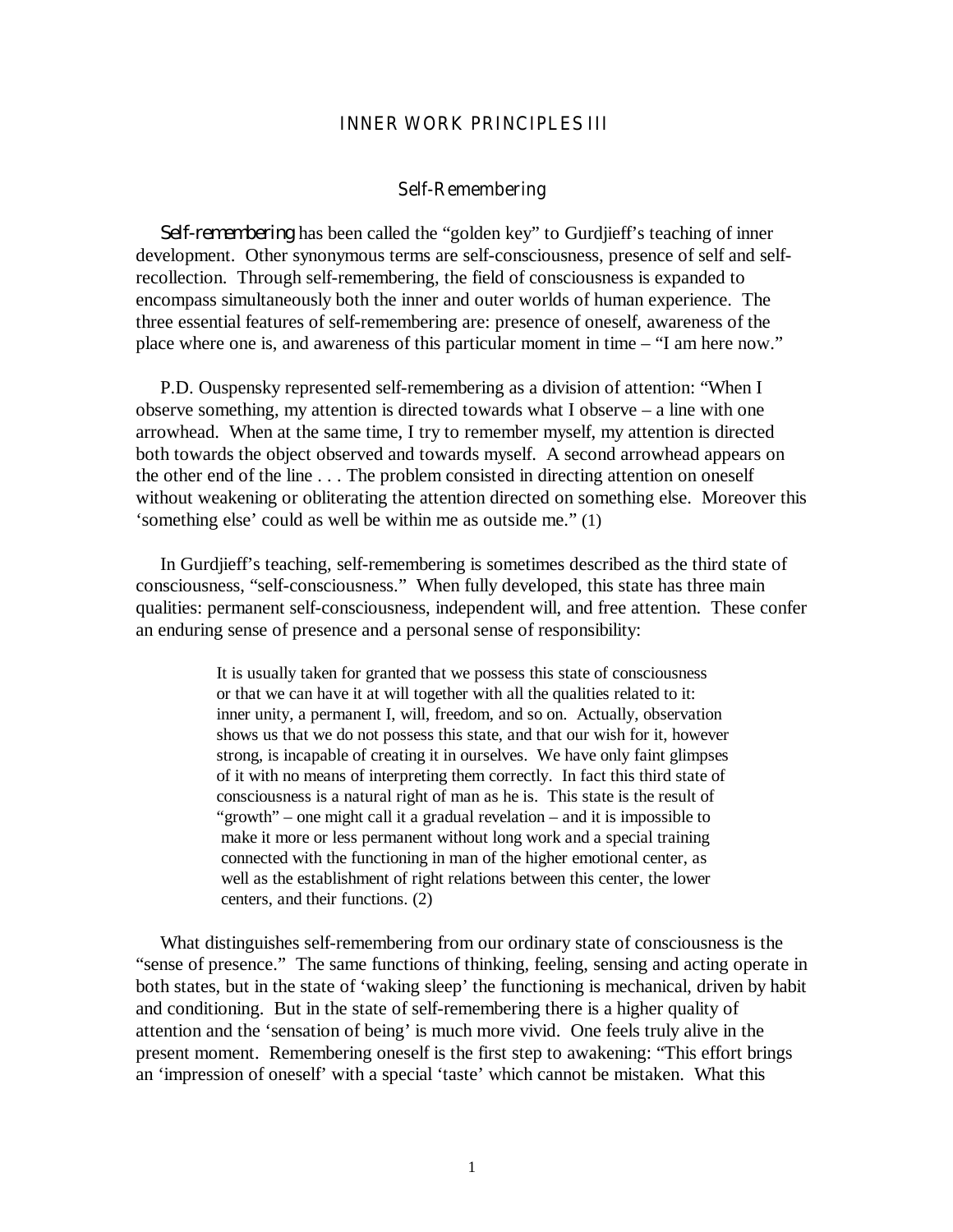effort actually implies, cannot be described in words: it is a personal experience which only has meaning when it is lived through at the moment." (3)

An apt analogy for the experience of self-remembering is that of a stage actor in a play who is completely immersed in a role, but suddenly realizes that they are merely acting the role and are actually themselves, not the part they are playing. This is similar to an audience member who is watching a movie in a theatre and completely identified with the story and the characters. But if they remember themselves, they realize that they are only sitting in a seat with the rest of the audience watching a film projected on a screen.

Self-remembering has different degrees, and is essential for work on oneself. Complete self-remembering occurs when a person is totally present in all centers (intellectual, emotional and instinctive-moving) at the same time, with a vivid sense of *being*, of *I Am* – knowing, feeling and sensing one's aliveness in the moment. French pupil Henri Tracol hints at the depth and complexity of self-remembering in *The Taste For Things That Are True*: "Remembering oneself admits of an infinite number of approaches. It can be looked at from many and varied angles. It has certain definite degrees and stages and there is always more in it than we can ever grasp. Yet, beneath all its multiple forms we can savour again and again the unique taste of the fundamental experience." (4)

For most people, the state of self-remembering occurs only accidentally without any temporal duration or stability. But Gurdjieff placed great importance even on these momentary events, as they are signposts of what is possible after dedicated inner work: "We have it by flashes, but only by flashes. There are moments when you are aware not only of what you are doing, but also of yourselves doing it. You see simultaneously in the statement 'I am here,' the 'I' and the fact of being 'here'." (5)

Some people have vivid experiences of self-remembering when they were children, which retain their force even after the passage of many decades: "Certain memories of childhood, full of color and flavor, are moments of self-remembering – unforgettable because they connect our deepest inner world with what's happening to us and around us. Such impressions are as alive as they were then, no matter how long ago they took place." (6) But even in adulthood there are moments of self-remembering that stand out in stark contrast to our ordinary state of 'waking sleep.' They touch something deeper inside ourselves that transcends our ordinary life experiences:

> In our waking state, we have only two ways of approaching it, two kinds of special moments which life sometimes brings and whose value we generally sense without understanding very well why. The first are those glimmers of consciousness of what we are which are given us in serious moments of emergency – at a moment when one's life is in danger, for example, or at the loss of a loved one – which make a very deep impression on us. The second are moments of inner awareness, of a conscience which is our own, which we find intuitively when life puts everything in question for us and which forces us to look deeply within ourselves and respond "to the very best of our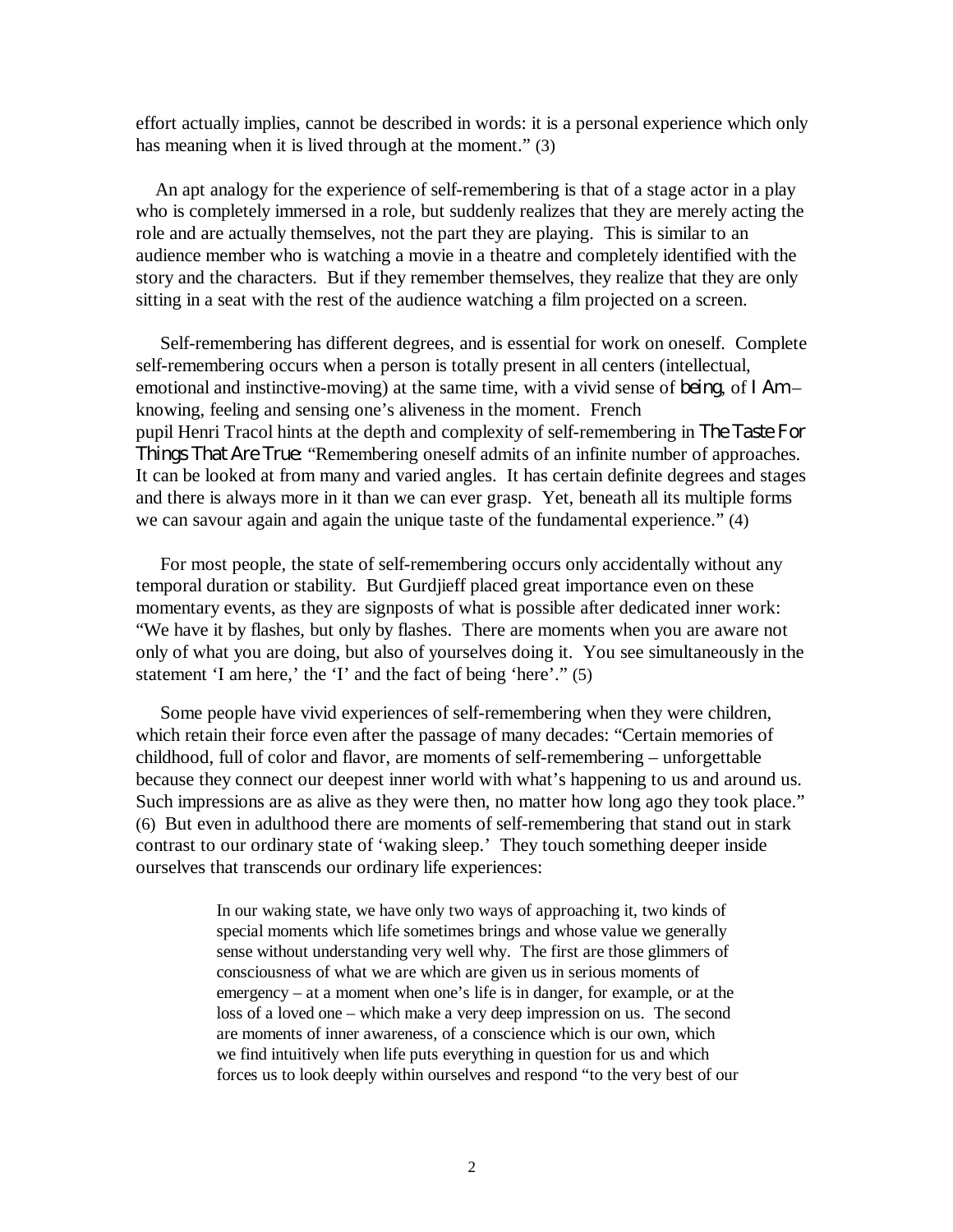knowledge and belief" and no longer on behalf of an acquired morality and ready-made ideas. (7)

Jacob Needleman argues that natural experiences of self-remembering, which often occur in ordinary life, are signposts or intimations of a connection with higher levels of reality. In *What is God?* he writes:

> Most people during their lives are given experiences of what can be called self-remembering, or the experience of *I Am* at one or another level. Such experiences are common in childhood, but they can also occur at any time, sometimes simply out of nowhere, and more often during special extreme moments of danger; or joy or grief; or wonder; or remorse; or deep and sudden loss or disappointment. In such moments a man or woman may come closer to becoming the human being he or she wishes to be – capable of love, compassion, inner peace, intelligence, resourceful action and often uncommon strength. That is, such experiences are like messages from our own real Self. Messages that say: "I am you. Let me enter your life." But rare are the moments when one is given to understand *how* to struggle or how to live in a way that makes us, body and soul, available to such experiences. For such experiences, were we to become more available to them, would eventually transform us. (8)

Students of the Work have also reported deep experiences of self-remembering. In *The Pursuit of the Present,* Henri Thomasson describes in vivid terms the conditions which prepare the ground for such formative experiences: "To remember myself is to submit to the effort which brings me to the concrete sensation of existing in the present moment: 'I, wholly here, where I am, present.' It is the power which is sometimes given me of experiencing at one and the same time the life that acts through me, the results of the actions that arise from it and the strength of the enlightenment that it is aware of. It leads to a real change in my whole being, thanks to which I am unable to escape, fleetingly at least, from the level on which I usually live." (9)

> Life passes through me like a flowing stream, each moment filled with a number of movements, thoughts, impressions that are felt, or impulses I obey and to be alive is to be present to this flow as though it were a spectacle at which I am at once audience and actor. The taste of this assures me that I need have no doubt at all that I really participate in my life. I am sure that I am 'alive,' that I have some life over and above the physical sensation of my animal life . . . To be present is to gather up in myself the material that every moment of life brings to me and to let this really stay alive in me instead of just reflecting it passively or letting it fly off with whatever in me wishes to enjoy, judge or act without any permission from me. To be present is to make sure that these moments feed and enliven all the parts they touch and remain constant in the stable place in which the source of my life lives. This place is timeless, but nevertheless quite certainly present. (10)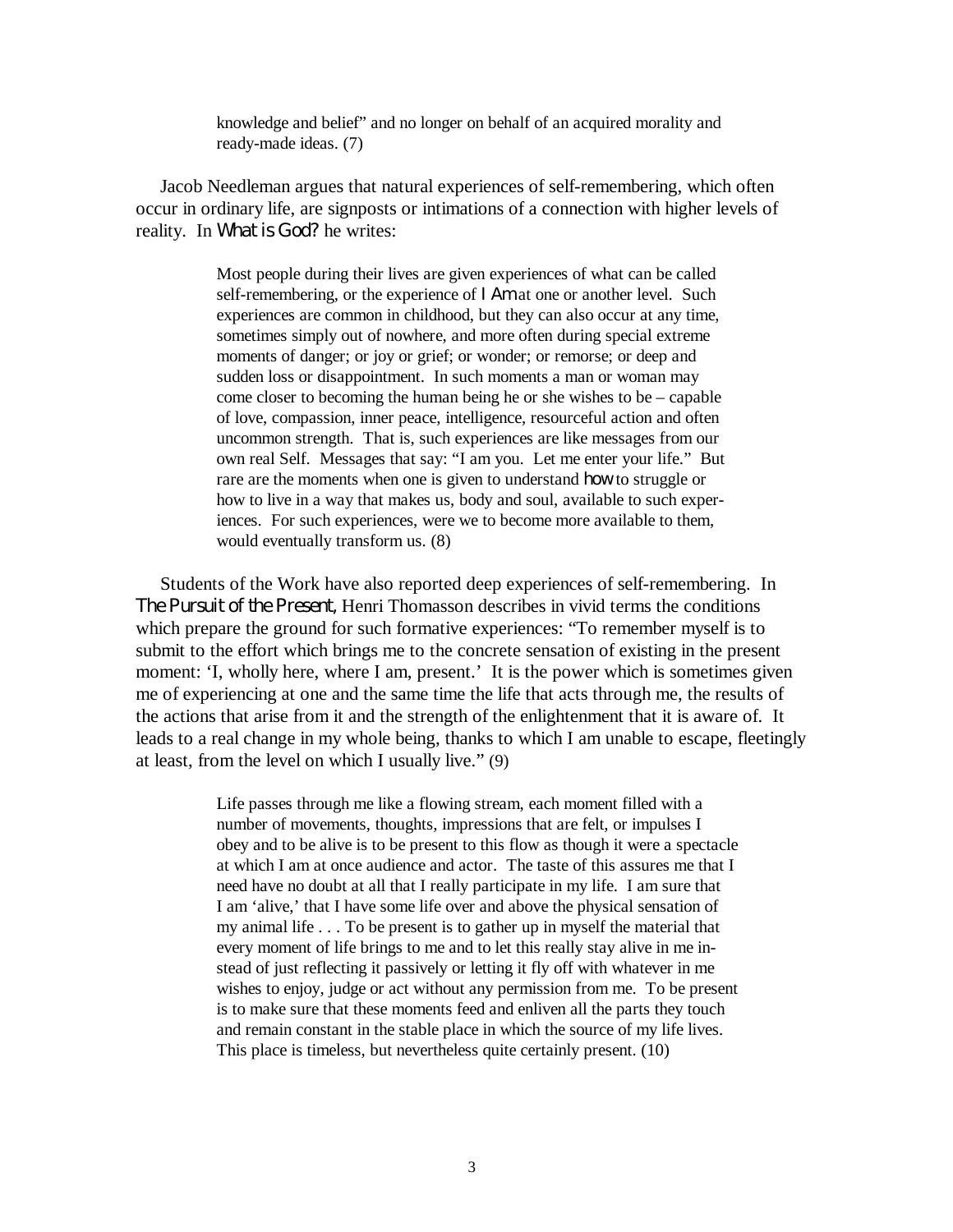Gurdjieff stressed the fact that we do not no4rmally remember ourselves and spend most of our time each day 'asleep.' Yet most people are completely oblivious of this selfevident reality: "Psychology in general has overlooked a fact of tremendous importance, namely that *we do not remember ourselves*; that we live and act and reason in deep sleep, not metaphorically but in absolute reality. And also that, at the same time, we *can* remember ourselves if we make sufficient efforts, that we *can awaken*." (11)

The principal barriers to self-remembering are *identification* and the *duality* of the mechanical functioning of the lower centers. The expressions of duality – yes/no, like/dislike, pleasant/unpleasant – create an inner conflict which can only be overcome by the effort to self-remember through a separation of the attention, creating a *third force* which resolves the apparent duality (12).

Identification is even more of an obstacle to self-remembering than duality. Selfremembering and identification are mutually exclusive – they cannot co-exist under any circumstance. Self-remembering, simply to be present, attentive and aware of oneself in the moment, is the opposite of identification. In *This Fundamental Quest*, French pupil Henriette Lannes shows how inner work is a movement away from identification to a more conscious state of being: "Identification is the principal obstacle that stands in the way of self-remembering, to be conscious of oneself – inner freedom means freeing oneself from identification. If we learn to observe ourselves as we live, we notice that our attention is constantly taken by our thoughts, by our desires, our imaginings, our moods. Inner work asks us to remain present to our different degrees of identification." (13) The struggle between identification and self-remembering is described as an ongoing movement in consciousness by Gerald de Symons Beckwith in *Ouspensky's Fourth Way*:

> Self-remembering starts as a simple awareness of myself being here, now, in this moment. Here and now is the only possible starting place. We possess no other moments, the past is gone and the future is yet to arrive. No action or thought or anything else can take place anywhere else but now. As soon as the mind strays into the past or the future we become automatons. Most of life is lived in this condition, the mind, the emotions and the body reacting automatically to the continuous driving belt of influences and impressions that make everything just happen. Being present to the moment is the beginning of 'waking up' which makes it possible to observe what we're doing, feeling and thinking *now*. What happens then, of course, is that we immediately become identified with whatever we're observing, the present moment slips away and we're back in the usual automatic state without even noticing that it's happened. (14)

The effort to self-remember is very difficult, as it requires a conscious attention free from identification or distraction. Although most aspirants recognize the importance of self-remembering, they may lack the force to do it, or simply forget that they have to remember themselves – "Lost in action," as it were. There is no blueprint or fixed method, only a patient resolve to return to the sensation of oneself here in the present moment. But this 'self-sensing' is difficult to maintain for any length of time. In the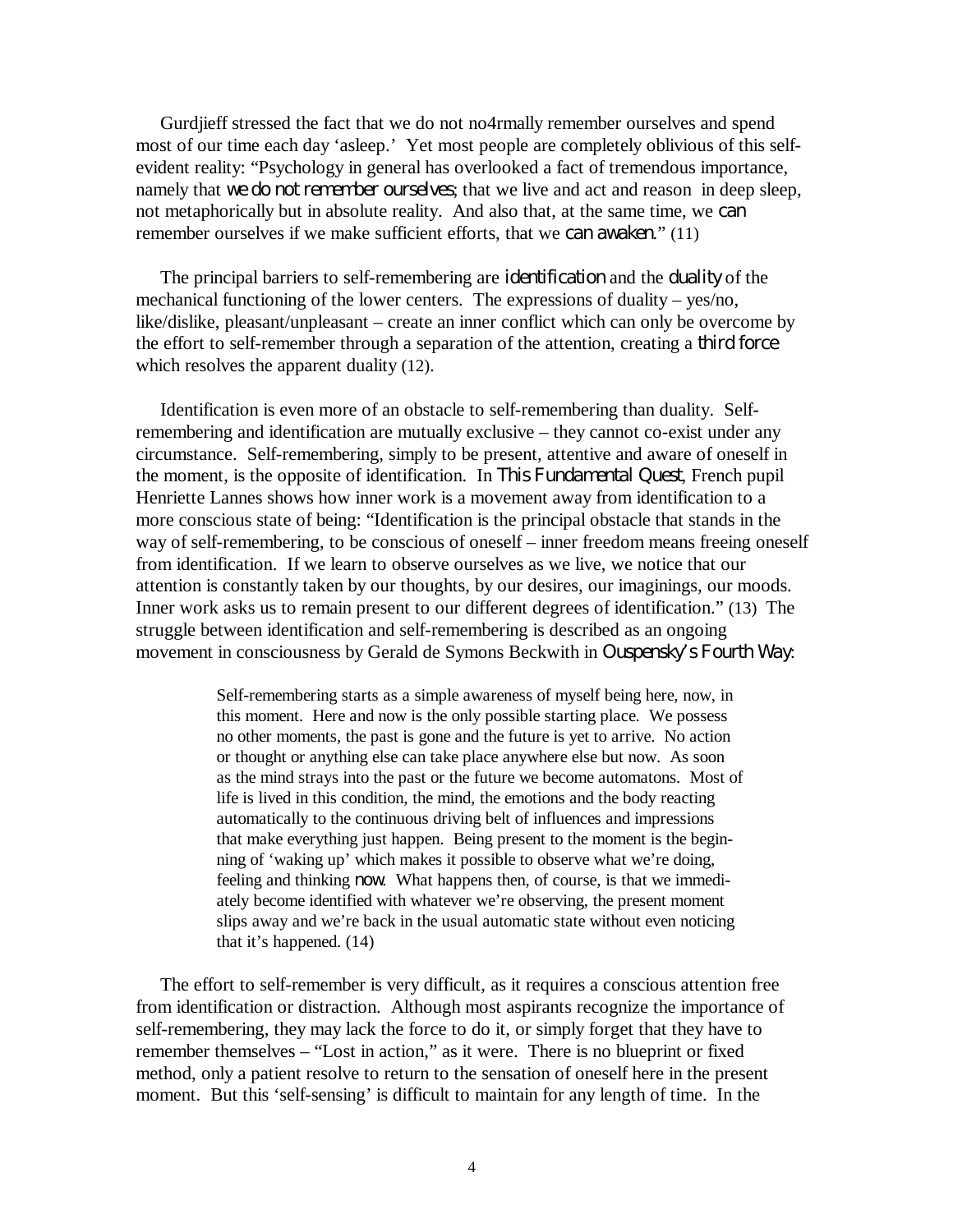words of one of Gurdjieff's students: "An effort to prolong the moment always failed. Nor, mysteriously, was it ever possible to track down the exact second when the new state disappeared." (15)

John Pentland suggests a pragmatic, even tactical approach: "You will feel yourself as yourself. It is a very rare thing to feel 'I am here.' You have to awaken first. Don't strive for it. Strive for the wish to awaken. See more of what opposes it and then nothing can prevent you from coming to moments of self-remembering." (16)

Without exception, Gurdjieff's students report that self-remembering is never easy. They affirm that it may take years of slow but steady effort to develop the ability to sustain a conscious awareness of one's own presence, here and now. Henri Tracol describes his own up and down efforts:

> Although the ability to remember oneself is our birthright, it needs first to be discovered and thereafter cultivated. Lacking such special work, it will wither. It is necessary, therefore – without exhausting oneself in fruitless efforts, but at the same time never giving up – quietly to try to develop this capacity by the frequency, duration and intensity of our attempts and by increasing their breadth and depth . . . Inevitably, this inner presence disappears. I lose it and forget it. Then I find it again. I remember it – or, to be more accurate, it recalls itself to me. In this dilemma: on one side the recognition of my impotence and nothingness, on the other the certainty of this ever-renewed power of being. But if I persevere – deliberately – by accepting to face it again and again; if I oblige myself to deepen my insight into the paradoxes of my inner situation, there may await me, at the end of this long tunnel, a very different prospect: a vision. I remember myself. Who is this "I"? Who is this "myself"? (17)

There is an important relationship between self-remembering and self-observation. Gurdjieff emphasized that self-remembering must proceed any constructive attempt at selfobservation (18). In other words, a person must be *present* in order to properly observe their thoughts, feelings and sensations. Without the foundational presence of selfremembering, one center merely observes another center – a phenomenon rightly termed "talking to oneself."

Gurdjieff admonished his students to "remember yourself always and everywhere." However, to be successful at this very challenging endeavour, the *attention* must be mobilized and consciously directed: "The practice involves trying to open one's inner life to another source of attention, starting with just being aware that you're here – being present. It is possible to be more present, now, but you have to practice it. It means being fully engaged with whatever you are doing at a particular moment. Merely the attempt to do it can be transformative." (19)

There is a reciprocal relationship between self-remembering and attention: attention is proportional to the power to remember oneself. Attention enhances self-remembering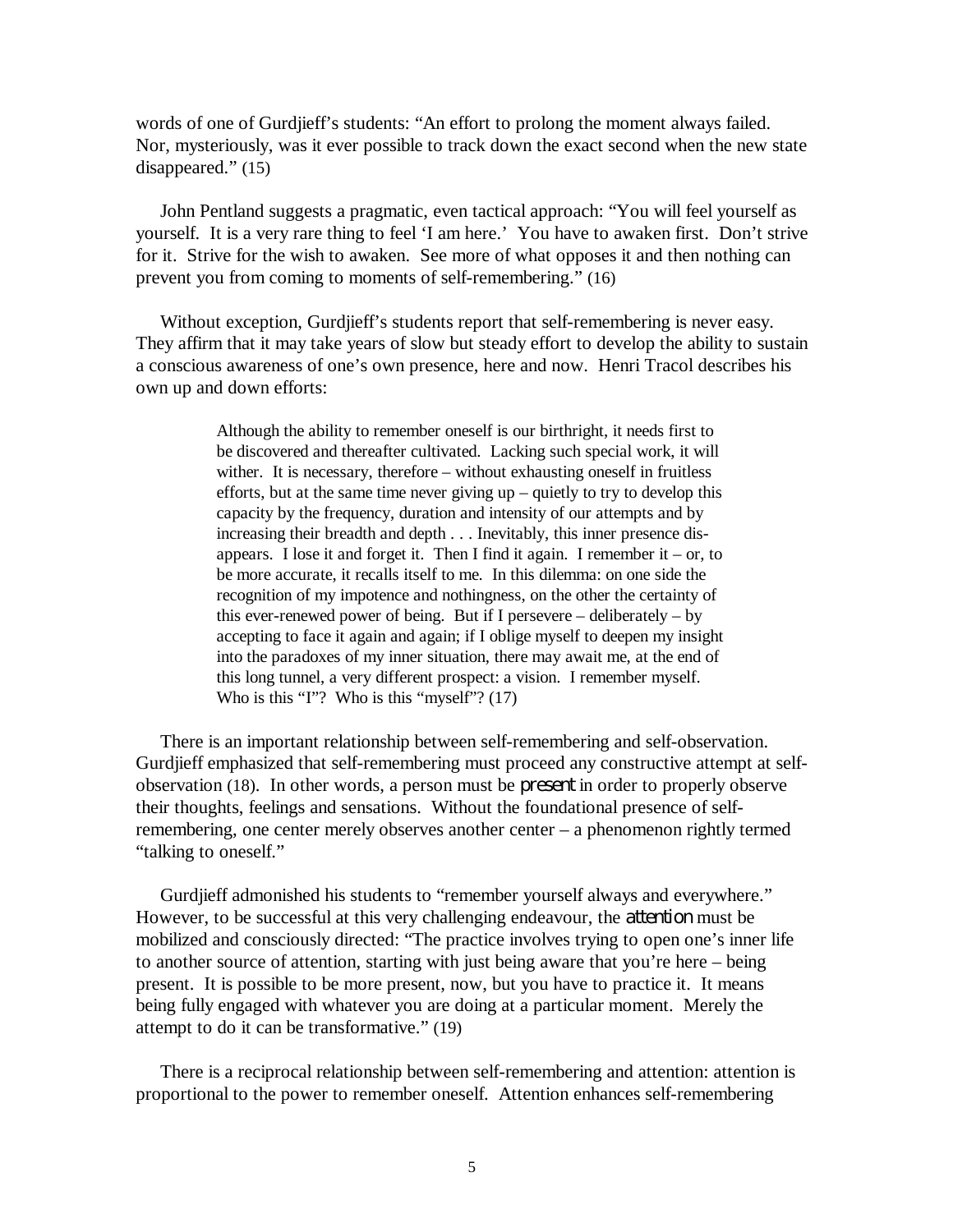and, conversely, with self-remembering attention becomes more acute. Henriette Lannes: "Real remembering can only occur if your attention is entirely directed toward and maintained on yourself. But what is this attention? It is the attention connected with beingeffort, the attention that comes from all essential parts of ourselves, gathered. It is a struggle *for*. In this struggle, our attention is not turned toward doing or engaged in fighting *against*, but rather to be there, to receive what *is there*." (20)

With self-remembering our life is qualitatively changed and our experience of every-day living is much more vivid, richer and fuller. A secondary advantage, according to Gurdjieff, is that one makes fewer mistakes in life:

> To remember oneself is to awaken again to what we truly are. It is an act of opening that leads little by little toward exact knowledge of ourselves. Above all, it is an experience of *coming back to ourselves.* Only when we succeed in gathering our attention and relaxing does our body become capable of opening. If these inner conditions are brought together and maintained for a certain time, a true feeling – without words, without images – can appear for a few moments within ourselves. At the moment of this experience, which is like no other, we sense a new vibration that transmits the taste of a more secret, more subtle life. We realize, then, that the capacity to *be there* has been given us. Habitually we are everywhere but there, in ourselves. In our ordinary state, we are sometimes in the past, sometimes in the future, but rarely in the present and at home. (21)

Self-remembering has a transformative effect on our intellectual, emotional and physical functioning, which leads to the development of a real and permanent 'I.' There is a deeper connection with the higher energies of the cosmos as life's potentialities are revealed and actualized in everyday life: "As my inner receptive space becomes less occupied by involuntary thoughts, emotions and sensations, more subtle impressions can be received in a state of self-remembering. One feels in this state one's own living connection with the silence that lies behind sound. This silence and the corresponding, more subtle feeling of the emptiness – the living void behind appearances, behind forms – connects us in a very vivifying way to the very ground of our being, the wordless, naked experience of being." (22)

Self-remembering leads to a qualitative change in consciousness, as new elements of experience emerge which were previously hidden: "Through self-remembering we come under new influences which otherwise cannot reach us. If you feel the extraordinariness of your own existence, if you feel the miracle of your body, of your consciousness, of the world that surrounds you, if you begin to wonder who you are, then you are in the state necessary for self-remembering." (23) Kenneth Walker describes the revolutionary change of perspective that self-remembering brings in *A Study of Gurdjieff's Teaching*:

> One seems to have stepped abruptly through a gateway into an entirely different world and mode of living. The small limiting 'self' of everyday life is no longer there to isolate one from everything else, and in its absence one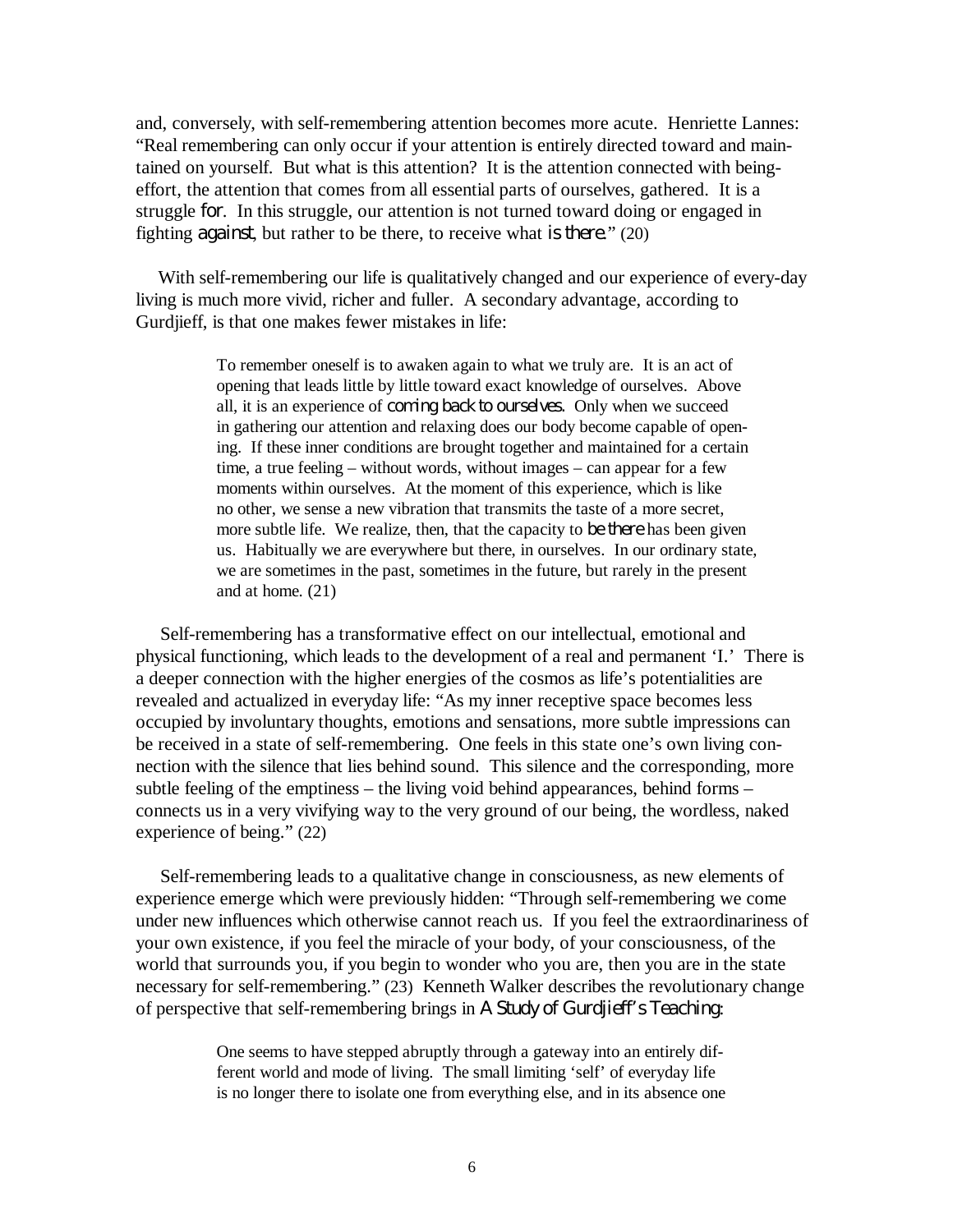is received into a much wider order of existence. Separateness has gone and an overwhelming sense of 'being' takes its place . . . One becomes conscious of a unity, an intensity of existence, a blissfulness of 'being' never experienced before. (24)

Self-remembering allows us to choose how we use our energies – consciously or blindly under the influence of desires and identification: "Self-remembering is an appropriate action at the appropriate point – blocking the channel of identification and turning the attention and energy back toward oneself. In a state of self-remembering one's organism is open to receive the impressions as they are, interact with them and incorporate them appropriately. This is an opening to another level of impressions altogether – an opening to another reality." (25)

In *The Eye That Sees Itself* , Shimon Malin speaks to how self-remembering is a unifying factor in connecting the phenomenal and transcendental aspects of reality:

> Stillness is not a state; it is an inner space. Like a hub at the center of a wheel, it accommodates quietude and movement with equal ease. Stillness is the place where the phenomenal and noumenal worlds interface. It is the opening through which subtle vibrations can reach us, and so reach the phenomenal world. Remembering oneself is the act of creating and maintaining this opening. Putting the idea of self-remembering at the center of one's practice is the genius of the Gurdjieff work. Self-remembering is the foundation. The question, "Can I keep remembering myself as I get up and take a few steps?" is as simple as it is profound. A few moments of relatively pure engagement with this effort – an engagement without reaction – and the world becomes beautiful. Such a relatively pure effort brings a spaciousness that can accommodate whatever state the body-mind is in. And when we are able to see ourselves, that body-mind state no longer claims center stage. The dichotomy of *wish for change* versus *resistance to change* loses its power – so change can actually take place. (26)

# **Working with the Body, Emotions and Mind**

The proper functioning of the intellectual, emotional and instinctive-moving centers requires a certain quality of energy distributed in a balanced, harmonious relationship. This provides the foundation for productive inner work. However, in many cases this functional organic energy is blocked or wasted:

> Energy is spent chiefly on unnecessary and unpleasant emotions, on the expectation of unpleasant things, possible and impossible, on bad moods, on haste, nervousness, irritability, imagination, daydreaming, and so on. Energy is wasted on the wrong work of centers, on unnecessary tension of the muscles out of all proportion to the work produced; on perpetual chatter which absorbs an enormous amount of energy; on the "interest" continually taken in things happening around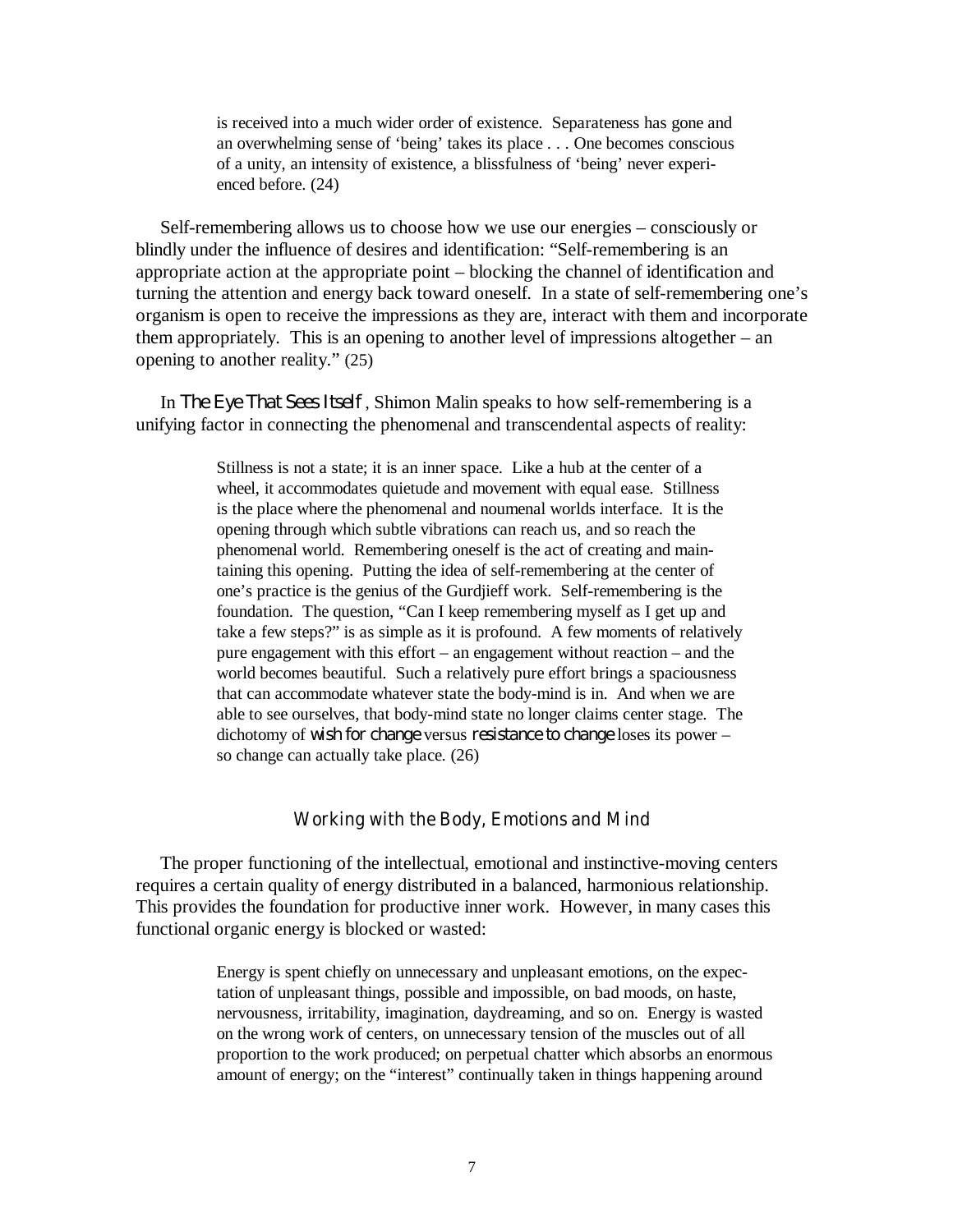us or to other people and having in fact no interest whatsoever; on the constant waste of 'attention'; and so on, and so on. (27)

Gurdjieff constantly pointed out to his students that they were unable to observe themselves and the working of their functions for any length of time because they could not *remember themselves*. In general, most attempts at self-remembering are fragmentary and do not involve all parts of our being: "Self-remembering has a certain place in our lives, especially in our thinking. Yet it has remained only an idea. It is not alive, it does not apply to our whole life. We do not live the teaching. The different parts of ourselves are not profoundly touched by this idea. They remain unengaged, unconcerned." (28) In *The Reality of Being*, Jeanne de Salzmann writes:

> Our body, for example, is not truly involved in self-remembering. I always ignore the experience of my body on the earth, belonging to the earth, and go off into speculations or emotions that deprive me of all possibility of being unified, of being whole. This can be seen at each instant. Either my energy is concentrated in my thought – in judging, approving, disapproving, looking for arguments . . . or I am taken by my emotional reactions – in opposing, being afraid, envying, wishing to dominate. In every case my body is isolated, apart. Here there is no Being, only parts of Being. (29)

De Salzmann argues that a volitional confrontation between the body and the psyche is necessary for any higher development to occur (30): "What is important is the continual struggle between our head and our 'animal,' between our individuality and our functions because we need the substance that this conscious confrontation produces. It requires effort again and again, and we must not be discouraged because the result of our work comes slowly." (31) In the Work there are certain inner tasks involving body and psyche which exercise a conscious will to create a struggle between "yes" and "no."

Gurdjieff constantly stressed the importance of becoming aware of our body and its various sensations as the first step in self-remembering. As one of the preparations for self-remembering, he taught his students special exercises for fully relaxing our muscles and then for 'sensing' specific areas of the body.

The moving and instinctive functions of the body can act as obstacles to inner growth through automatism, attachment to habits, tensions, laziness and improper functioning. Many of these obstructions are unrecognized and invisible to the person themself. To enter a quiet state amenable to self-remembering, the body needs to relax by first becoming aware of the myriad tensions of the body. Gurdjieff: "When a man decides to struggle for freedom, he has first of all to struggle with his own body. Therefore, one of the first things a man must learn previous to any physical work on himself is to observe and feel muscular tension and to be able to relax the muscles when it is necessary." (32)

In their initial attempts at self-remembering, students are often instructed to focus their attention on the body or specific parts of the body. This is suggested because the body is a relatively stable platform which can be controlled through voluntary attention, unlike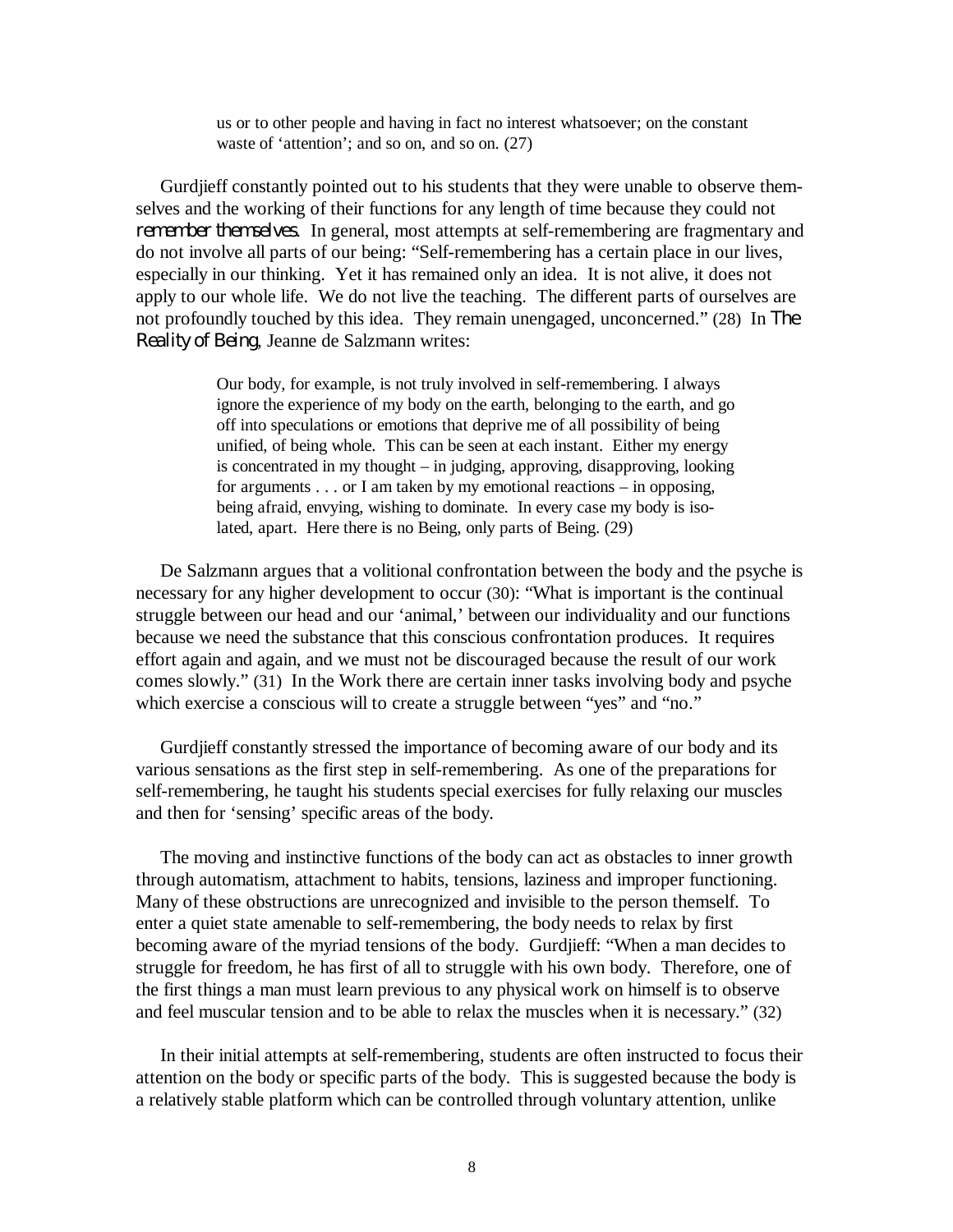thoughts and emotions which are much more ephemeral and constantly changing: "For a long time, the Work involves returning to the sensations of the body over and over again no matter what you are doing. Such attempts are known as 'efforts.' They are meant to counteract the sleep of everyday life . . . These efforts help to dissipate daydreaming, absent-mindedness, and the hazy stupor in which we stumble through our lives." (33)

Once the physical body is in a relaxed, receptive state, it becomes possible to unify all the functions into one harmonious whole. At this point, thinking, feeling, sensing and acting cooperate in such a way as to make self-remembering and self-observation truly possible, as well as opening to a higher dimension of reality (34): "The wrong functioning and interferences of the centers, which are habitual, represent such a waste of energy and loss of quality that for most people a whole preliminary work of putting in order is generally necessary before real work on oneself can begin. To economize the energy of our organism and to balance and regulate the work of the centers whose functions constitute our life is the first stage in re-establishment of a rhythm of right work and of contact with the higher centers which is the basis of all human evolution." (35)

Gurdjieff stressed that any higher development must begin, not with the mind, but through self-sensing with the instinctive-moving center as well as the emotional center. For self-remembering to be effective all the centers must work together in a harmonious partnership. C.S. Nott emphasizes this point in *Teachings of Gurdjieff*: "Mind alone does not constitute a human being. The centre of gravity of change is in the moving and emotional centres, but these are concerned only with the present; the mind looks ahead. The wish to change, to be what one ought to be, must be in our emotional centre, and the ability to *do* in our body." (36)

> Consciousness of self is a state predicated on self-remembering – a conscious awareness of the body, of being embodied, of being connected with what is happening internally, as well as what is happening externally. Once embodied, self-observation has a physical support; otherwise, observation is from only a part of us, the head, and therefore entirely mental. As we become relatively more whole, what is observed and experienced also has greater wholeness. Thus the impressions are stronger, more vivid, and evoke a feeling of what is observed as well as its image. An eagle suddenly flies overhead, for example. Now there is both its image and a sense of myself; both an awareness of the eagle, the "it," and the "I" that is seeing "it," and both *at the same time*. Only when there is self-consciousness do we experience the world and ourselves in the world. Then, we viscerally sense, feel and know both *simultaneously.* An immediate, sensory experience of the triadic functioning is not only mental, not an idea or feeling alone, but an actuality. (37)

Unlike many contemporary spiritual paths, Gurdjieff's Fourth Way teaching is based on a balanced development of *all* human functions realized and actualized within the challenges of everyday life: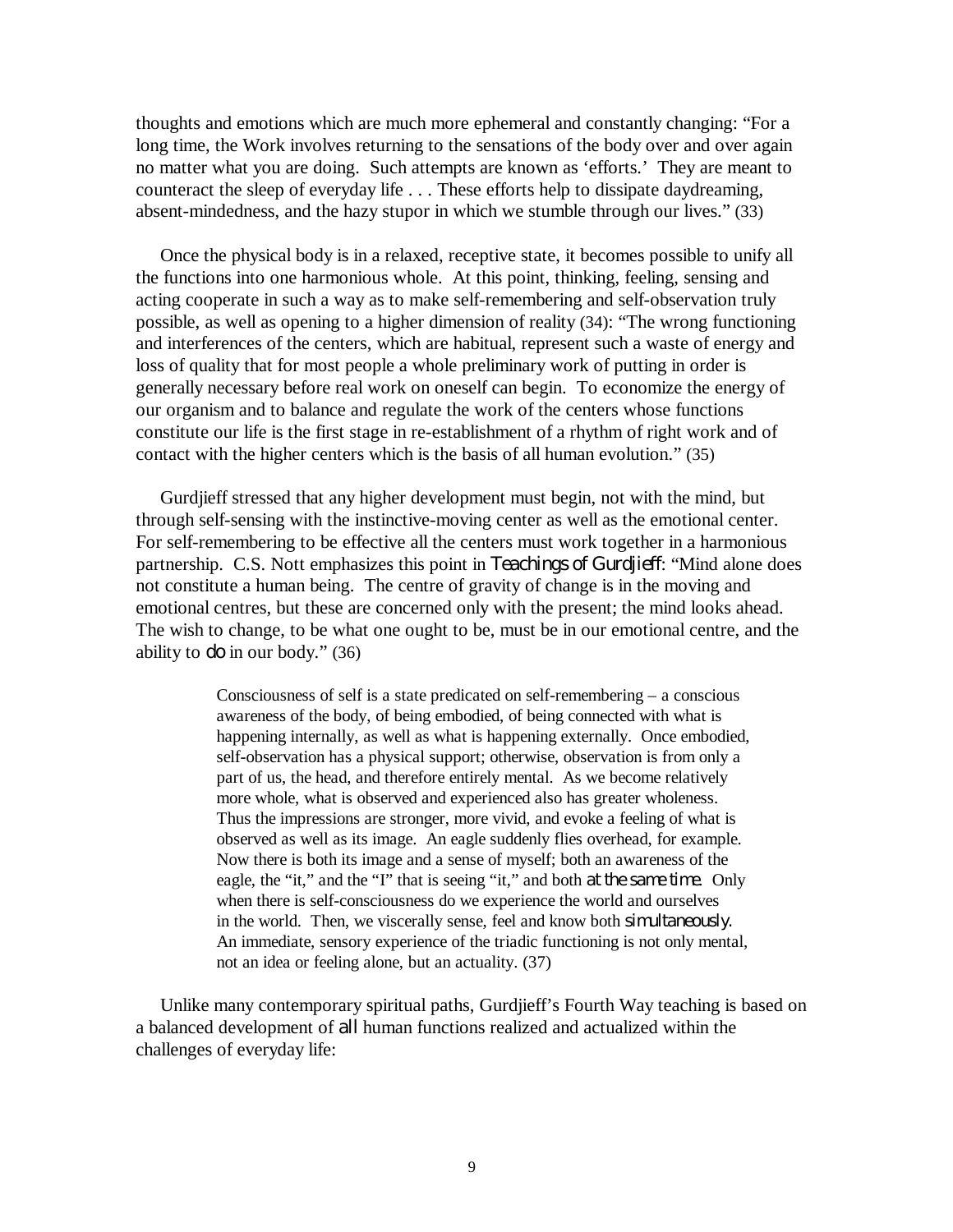It imposes no preliminary renunciation, but demands, within the framework of everyday life, a set of conditions appropriate for *real work on oneself.* It opens up a perspective of profound transformation of being through awakening and self-knowledge. It presupposes a sincere search in oneself for truth, the realization of one's own "nothingness," the recourse to effort – and to supereffort – for the development of one's power of consciousness. It also allows one to discover and to realize certain hidden possibilities by means of a simultaneous and interrelated activation of one's intellectual, emotional, and physical capacities toward a voluntary concentration on the struggle which takes place in oneself between one's positive and negative tendencies. This perpetual struggle operates within every seeker according to the principle of relativity which governs the relationship of different levels of energy in human nature, as it governs those of the universe. (38)

One of the great challenges of inner work is to involve all our functions in the process of transformation. Usually only the head or thinking participates in self-development while the feelings and body remain unrelated to this important task. It is necessary to recognize the lack of a relationship between *all* the centers, and the ensuing resistance and incapacity in our life that this represents. It is primarily our head that is touched by the Work. The body and feelings are essentially indifferent, and stand aside oblivious to their need to participate in the quest for self-development. Jeanne de Salzmann:

> As Gurdjieff said, the power of transformation is not in the thought. It is in the body and the feeling. And our body and feeling experience no demand so long as they are contented. They live only in the present moment, and their memory is short. Until now, the greatest part of our wish, of our efforts, has come from the thought. The thought wishes to obtain, to change something. But what has to change is the state of the feeling. The wish must come from the feeling, and the power to  $do$  – the capacity – must come from the body. With my thought I remember that I wish to be present. My thought has concluded that this would be useful and necessary for all the centers, that I should do everything I can to interest and convince the other centers. But it must be understood that the greatest part of our "I" is not interested in self-remembering. The other centers do not even suspect the existence in the thought of a wish to work in this direction. It is therefore necessary to try to put them into contact with this desire. If they can feel a wish to go in this direction, half of the work will have been accomplished. (39)

As self-remembering ripens and attention deepens, awareness increases and rests in the body and the senses, intensifying the experience of life. In *Themes III*, A.L. Staveley explores this transformative process:

> For awareness to increase there must first of all be something in my presence for which this is a possibility. I must begin, as ever, with self-remembering. There must be someone there – at home in me – to remember. For awareness to exist in me there must be a place in my presence which corresponds to it. I must be awake. I must be awake to life forces which continually and lawfully pull my inner forces towards the outer, the periphery of my living, and also to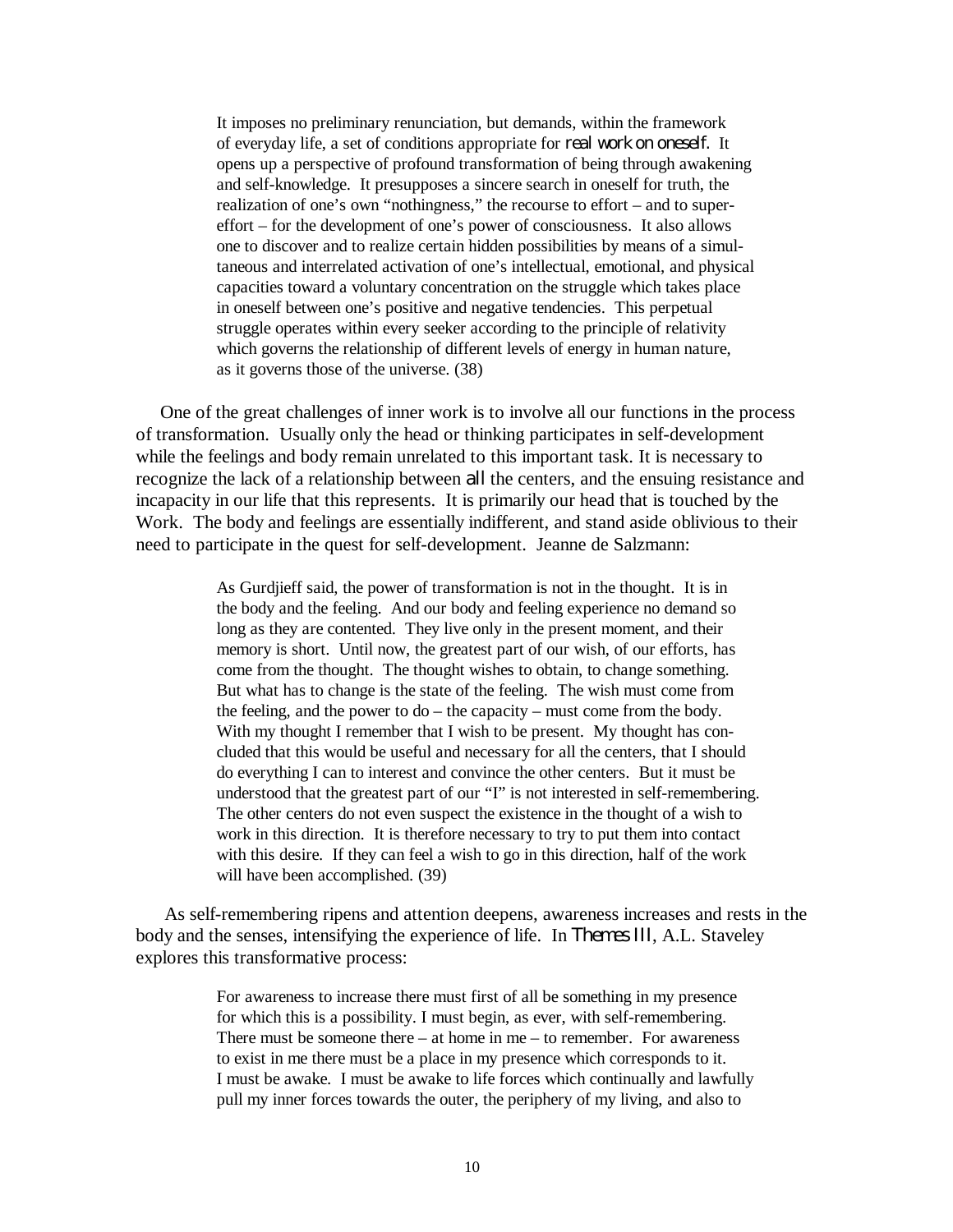the force of my wish, which must constantly move against this. Only this struggle is going to generate the friction and intensity required to awaken me more, bring me to awareness . . . Awareness is, after all, not an abstraction but that for which my marvelous body is an instrument. I cannot reach the deeper levels of awareness by bypassing my body, quite the contrary. This is where I begin. (40)

#### **Harmonization with Everyday Life**

The full blossoming of our human potential is sometimes described as a process of "death and rebirth." Gurdjieff alluded to this when he quoted an ancient aphorism to his students: *When a man awakes, he can die; when he dies he can be born.* The first stage in this transformative process is the recognition of one's *actual* state of development and being: "To awaken means to realize one's own nothingness, that is, to realize one's complete and absolute mechanicalness and helplessness. And it is not sufficient to realize it philosophically in words. It is necessary to realize it in clear, simple, concrete facts, in one's own facts." (41)

> The continual consciousness of his nothingness and of his helplessness will eventually give a man the courage to 'die,' that is, to die, not merely mentally or in his consciousness, but to die in fact and to renounce actually and forever those aspects of himself which are either unnecessary from the point of view of his inner growth or which hinder it. These aspects are first of all his 'false I.' But in order to see a thing *always*, one must first of all see it even if only for a second. All new powers and capacities of realization come always in one and the same way. At first, they appear in the form of flashes and short moments; afterwards they appear more often and last longer until, finally, after very long work they become permanent. The same thing applies to awakening. It is impossible to awaken completely all at once. *But one must die all at once and forever* after having made a certain effort, having surmounted a certain obstacle, having taken a certain decision from which there is no going back. This would be difficult, even impossible, for a man were it not for the slow and gradual awakening which precedes it. (42)

The 'personality' is a necessary component of human experience, allowing us to relate with the outer world. In the Work, the aim is to render the personality subordinate to, and a conscious instrument of, the 'essence.' Then our higher nature or Self can manifest freely without the constraints of the conditioned, secondary ego-self: "It is much more productive to regard personality as an essential and potentially entirely useful construction that can help lead us home. In the light of knowledge, the changing ego and the negative aspects of our personality which we habitually block out of our mind can be looked upon with kindly tolerance and good humour." (43)

> With knowledge and generosity, personality can become a help rather than a hindrance, relinquishing its position on the centre of the stage to allow the rightful and essential Self to direct its activity. Even the 'realized' man has a personality, but it serves to channel his influence, not block it out. With the enlightened self-knowledge that arises from truly impartial self-observation,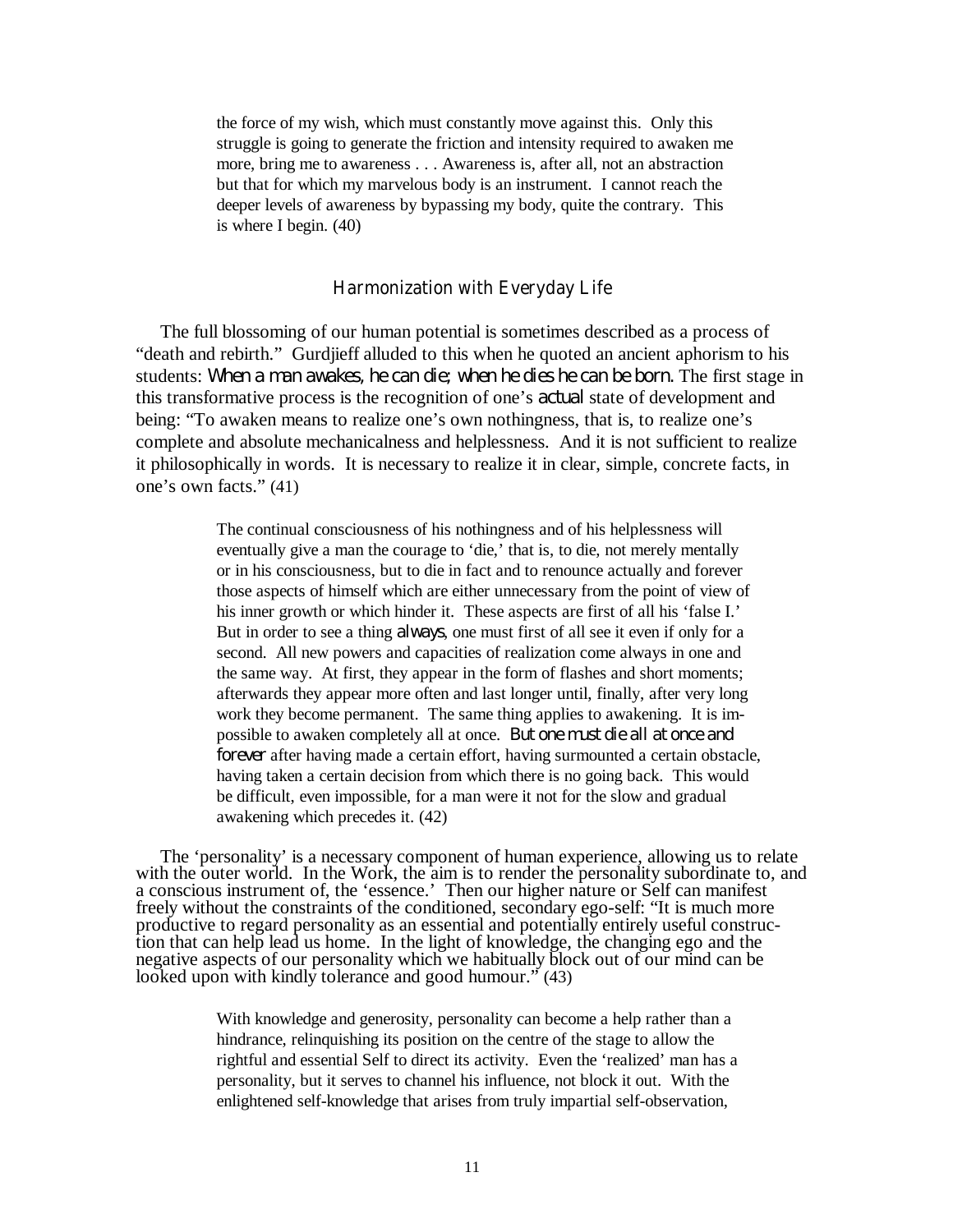negative aspects of character can drop away, often effortlessly, and innately positive qualities are allowed the freedom to develop their full potential. The key to success in any psychological enquiry is not to regard the personality or the separate ego as the enemy, as an uncontrollable manifestation of ignorance that is continually hampering and catching us out, but to see it as the cocoon we have spun, not only as a defense against the pain of forgetting our divine origin, but also to protect the Self within. (44)

Through inner work, the personality develops the capacity to deal adequately with the affairs of daily life and, through conscious participation, turn any life situation to practical advantage. As well, awareness expands beyond personal desires to encompass a more holistic perception of life. There is an increased sensitivity to the rich field of life's manifestations that we normally do not notice, and a greater consciousness of how all living things contribute, each in its own unique way, to the great drama of existence:

> This, of course, does not just happen. It requires a conscious effort to make room for the interpretations of the deeper levels of the mind. If this is done it is clear that the quality of the experience is transformed. The raw material of events has been refined to a condition in which it can provide the nourishment which Essence is seeking. It involves the gradual creation of new, more vivid qualities of experience. This is the formation of a second (astral) body which now exercises some control over our behaviour.  $(45)$

When the quality of attention is developed to a point where it is voluntary and stable, self-remembering becomes more prevalent and there is a movement toward conscious-ness and a fuller presence. But the challenges of everyday life provide a constant reminder that the ascending octave of awareness can quickly return to a lower state of 'waking sleep.' Jeanne de Salzmann: "There is the possibility of two kinds of action: those that are automatic and those taken voluntarily, according to 'wish.' To wish or will allows us to take an action that is not automatic. We can, for example, choose something we wish to do, something we are not ordinarily capable of, and make it our aim, letting nothing interfere. With conscious will, everything can be obtained." (46)

> When we can remember ourselves, be open to ourselves, for long enough, we are put to the test by the intervention of the subjective "I" in the face of other people's manifestations toward us. At the moment the impression is received by the mind, I react. It is with this reaction that the notion of "I" bursts forth. I identify with the form projected by my thought. So, if I wish to go further, I need to be shocked, shaken, by seeing the selfish reaction of my ego, defending itself out of fear of being denied. In order to be free from this fear, I have to experience it, to wholly live with everything it entails. With a second conscious shock, it is possible that consciousness opens and we see reality. This is an emotional understanding of truth . . . A new feeling appears and a new understanding, not born from opposites. This is a feeling that embraces everything, a feeling of unity, of being. I am transformed, and in this new state I feel a new order appear. (47)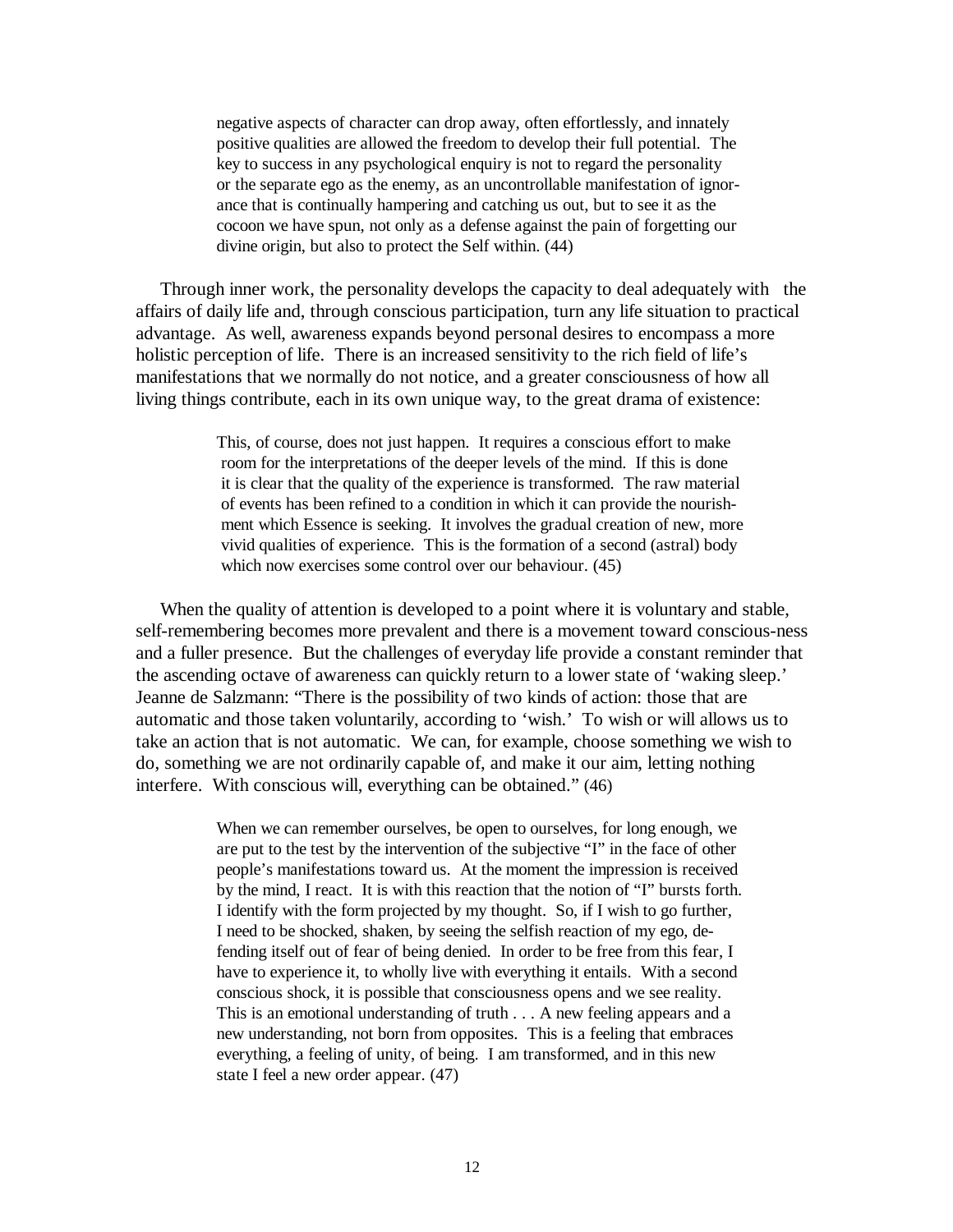Conscious inner work and self-struggle produce real change. One of the positive consequences is the ability to free oneself from the pull of mechanical thoughts and feelings. Unnecessary thoughts, emotions and reactions slowly disappear in a movement toward the essential part of ourselves, the authentic 'I,' which opens new vistas of understanding and conscious action. (48)

In *The Reality of Being*, Jeanne de Salzmann proposes a model consisting of four successive stages of inner transformation in which there is a progressive opening to higher levels of reality. "In transformation the question is not how to achieve a more open state but how to allow it. The energy is here. Our role is not to make this energy appear in us, to make it pass in us, but to *let it pass in us*." (49)

> Change in our being comes about through transformation of energy, a work that takes place in successive stages over time. First, there is a state of observation, of "critical watching," in which I become aware of a false attitude in myself. This is not a mental representation but an inner awareness that reveals all the flaws of imbalance from the functioning of one center alone. Second, as the false is recognized and felt, there is a letting go of what impedes me. This is a state of "trust." It is a dissolving of what has become fixed. This means accepting what takes place without relying on any mental representation . . . The third stage is marked by becoming conscious of the essential Being. The form of "I" becomes permeable. Everything that was hardened is dissolved and reconstituted for the formation of the second body. In the fourth stage there is trust in the essential, admitting the formless without classifying or naming. This requires the courage to endure the state of no longer understanding, that is, to be under the radiance of Being and to stay there, taking the risk again and again of dropping my deeply rooted attitudes and convictions. (50)

The Fourth Way is a path based on understanding, which must be consciously *lived* in the challenges and circumstances of everyday life. How we live our daily life is a direct reflection of our understanding and level of development. A deeper awareness of oneself and the world leads to a more intelligent participation in the activities of life: "Life needs no invention. The so-called ordinary life is extraordinary when I pay attention. Free attention frees the moment. Impressions once static are now dynamic, multi-dimensional. The moment expands. The physical 'becomes' the metaphysical. The symbolic and mythological come into play. The dance begins." (51)

One of Gurdjieff's most intriguing teachings was his admonition to his students to "exterior play a role, interior never." Essentially, this means to consciously assume a mode of behaviour in life appropriate to the circumstances, but not to identify with it, or become attached to it, or be inwardly influenced by it. In a talk with his French pupils in 1943, he expanded on this notion: "He who works becomes an actor in life. To be an actor is to play a role. Every day they change it. Today one role, tomorrow another role. He only is a good actor who is able to remember himself and consciously play his role, no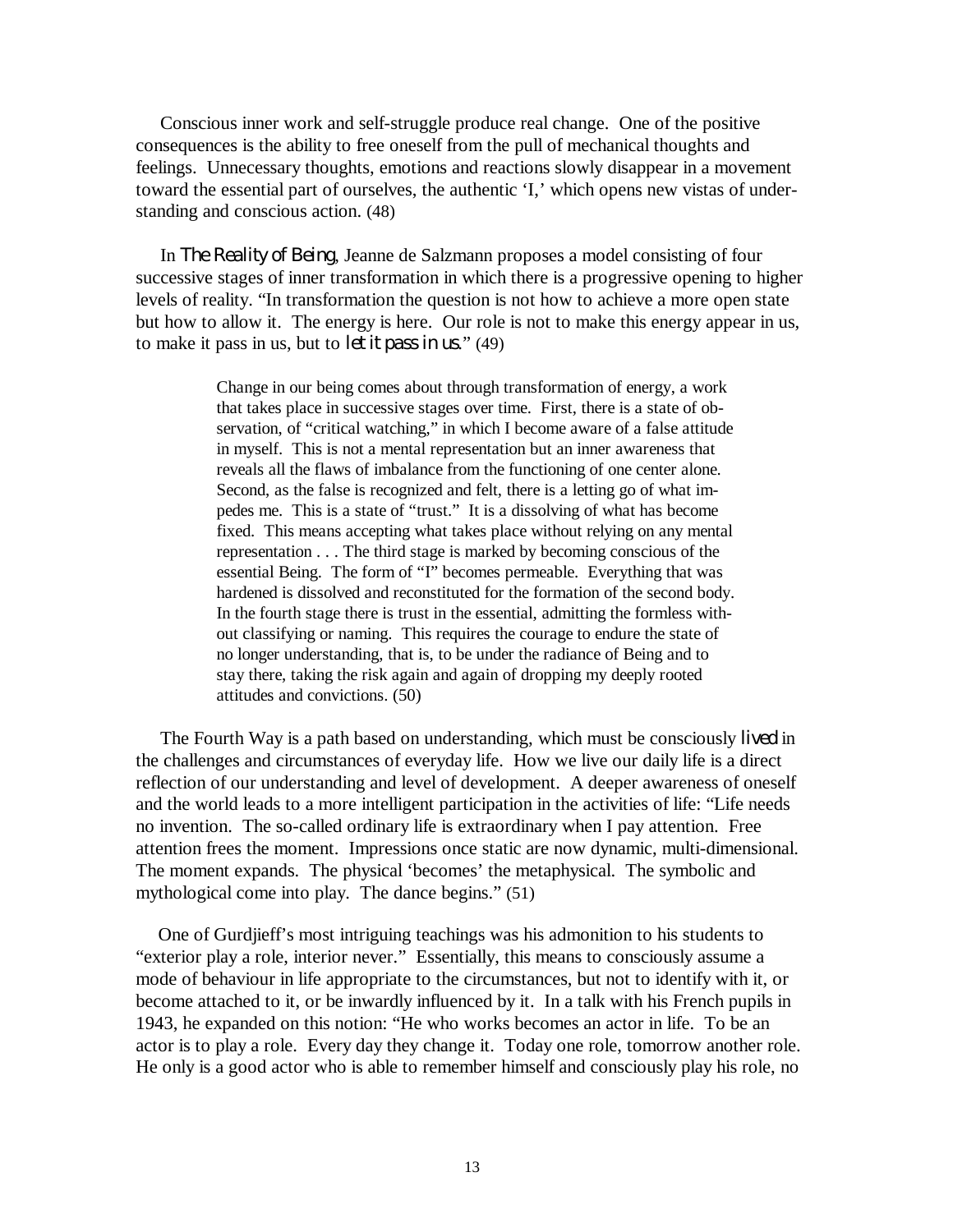matter what it may be." (52) The aim of inner work is that our outer life in the world should be a reflection of our conscious inner life:

> What is important in our work is inner struggle. Without it, time will pass and no change will appear. We must learn inside not to identify, and outside to play a role. One helps the other. While I do this, I identify with nothing. Without being strong outside, it is impossible to be strong inside. Without being strong inside, it is not possible to be strong outside. The struggle must be real. The more difficult the struggle is, the more it is worth. Playing a role requires attending to what takes place around me and at the same time to what takes place within me. Two kinds of events, each of a different order – two lives, one within the other. How I live these two lives shows the extent of my power *to be*. A role is a kind of cross on which one must be nailed in order to be able to be attentive without respite. It is like being in a fixed frame or mold that constitutes my limit. I have to be conscious of this limit, to recognize it. Without the limit of this role, no concentration of force is possible. In this way, my outer life becomes like a rite, a service, for my inner life. (53)

One of the essential goals of the Work is to attain an attitude of *impartiality* (54) in both our thoughts, perceptions and interactions with others. This perspective is reflected in the adage "*The rain falls on the just and unjust alike.*" C.S. Nott: "A person can choose only when they are free inside; an ordinary person cannot sum up a situation quickly and impartially. It is necessary to work on oneself to learn to be unbiased, to sort out and analyze each situation as if one were another person; only then can one be truly just. Only when you can be truly impartial as regards yourself will you able to be impartial towards others." (55)

> I become aware of that active all-embracing love based on impartiality. Impartiality and acceptance go together: they are inseparable. Without impartiality all the attributes of love and faith are impossible. The basis of love is impartiality, and the basis of impartiality is acceptance. The 'acceptance' spoken of here is the acceptance of all that is as it is, without wishing for anything to be not as it is . . . This is a moment of eternity, and so includes all other moments of my life, because each moment of reality is successive, causal, lawful and unique. Each moment has come from the never-ceasing transformation according to law, and passes into the next. So the unconditioned acceptance of one moment with all its qualities and implications, seen and unseen, known and unknown, brings acceptance of all alternative aspects. The knowledge and the deepening experience of this truth makes possible the being-experience of impartiality – the flashing second of unconditional acceptance. (56)

As we progress on the path of self-development, the experience of '*I, here and now*' becomes more pronounced and long-lasting. We enter a state of quiet listening, opening to a higher level of reality. The attention is freed naturally and we begin to feel a deeper integration with the movements of life. With awakening it is possible to experience life in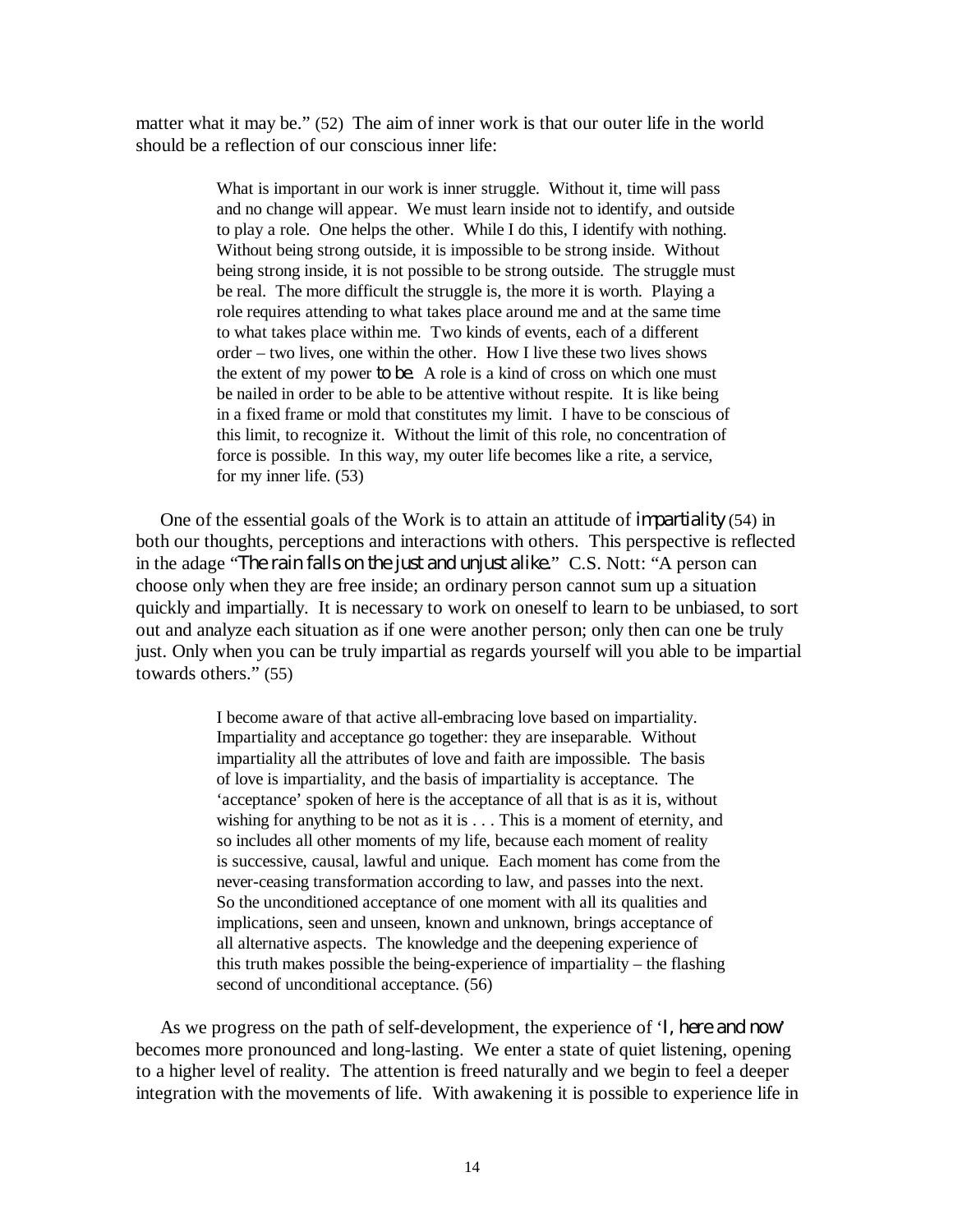two realms: "I accept this life in the so-called normal stream, and am aware of myself as participating in this normal level. At the same time, this awareness allows us to participate also in the conscious life of the higher realm, bringing us into touch with its life and its vivid impressions. We touch this by consciously experiencing the impression of I AM, the being-reality." (57)

The Fourth Way teaches that humanity has a cosmic purpose to serve nature by transforming certain energies emanating from different levels of the universe. This service can be either mechanical and unconscious or conscious and intelligent. As one matures along the path of self-development, new possibilities and relationships with higher levels of reality emerge. Each individual has the potential to act as a conduit or 'transforming station' of higher energies, and through this action take their place on the steps of this 'cosmic ladder' or 'chain of being.'

Hugh Ripman adds his voice to this possibility in *Questions and Answers Along the Way*: "We are each, from a very real and central point of view, unique. The Sufis say that if there had been anybody like me before there would have been no need for me to be born. This points to the fact that our possibilities lie in becoming a unique implement in the body of mankind and in the body of organic life, through which influences and forces from a higher level can manifest in life on the surface of this planet. Each of us is designed to be a different kind of channel for that purpose." (58)

> The real value of the teaching lies in its application, by which one can learn how to make conscious use of the experiences of life. If this can be achieved it begins to inspire one's whole existence with a kind of impersonal delight; but even more significantly, it contributes to the pool of cosmic consciousness and thereby helps to offset the forces of negativity which are evoked by the greed and selfishness of sleeping humanity. There is an urgent need at the present time to remember one's real purpose. Influences from more conscious levels of the universe are unknowingly playing upon the earth but we are too concerned with our own personal desires to hear them. (59)

Gurdjieff presented his students with five obligations or 'strivings' to follow in order to live a spiritually meaningful and awakened existence:

> All the beings of this planet then began to work in order to have in their consciousness this Divine function of genuine conscience, and for this purpose, as everywhere in the Universe, they transubstantiated in themselves what are called the 'being-obligolnian-strivings' which consists of the following five, namely:

> The first striving: to have in their ordinary being-existence everything satisfying and really necessary for their planetary body.

The second striving: to have a constant and unflagging instinctive need for self-perfection in the sense of being.

The third: the conscious striving to know ever more and more concerning the laws of World-creation and World-maintenance.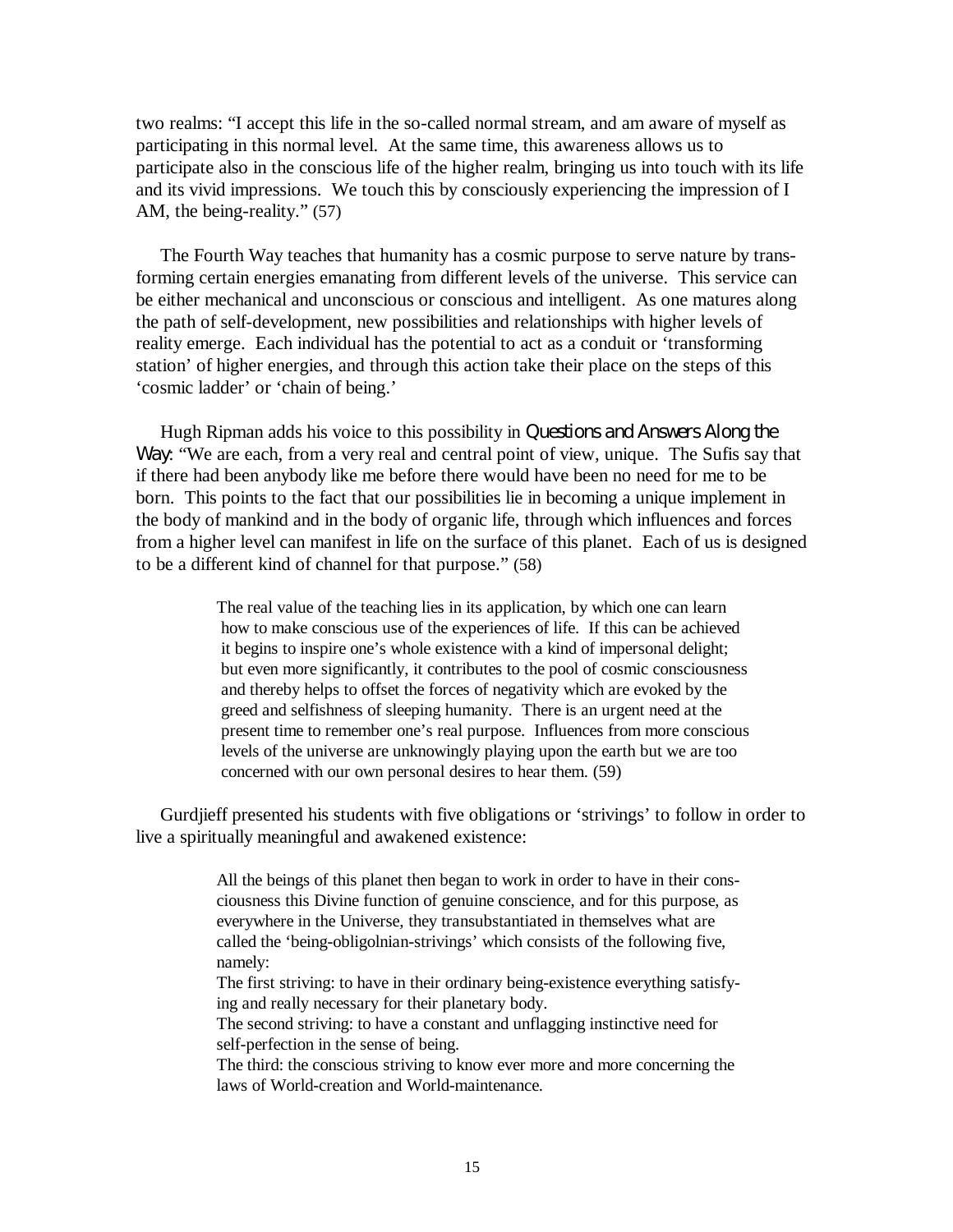The fourth: the striving from the beginning of their existence to pay for their arising and their individuality as quickly as possible, in order afterwards to be free to lighten as much as possible the Sorrow of our COMMON FATHER. And the fifth: the striving always to assist the most rapid perfecting of other beings, both those similar to oneself and those of other forms up to the degree of self-individuality. (60)

These five strivings (preserve your life, find your place in the cosmic scheme, develop yourself, help others to develop, and pay with gratitude and effort for your arising) are the quintessence of Gurdjieff's practical teaching for a conscious life.

# **NOTES**

- (1) P.D. Ouspensky *In Search of the Miraculous: Fragments of an Unknown Teaching* (New York: Harcourt, 2001), p. 119.
- (2) Jean Vaysse *Toward Awakening* (New York: Harper & Row, 1979), p. 63.
- (3) Jean Vaysse *Toward Awakening* (New York: Harper & Row, 1979), p. 155.
- (4) Henri Tracol *The Taste For Things That Are True* (Shaftesbury, England: Element Books, 1994), p. 155.
- (5) G.I. Gurdjieff *Gurdjieff's Early Talks 1914-1931* (London: Book Studio, 2014), p. 120.
- (6) Patty de Llosa *The Practice of Presence* (Sandpoint, Idaho: Morning Light Press, 2006), pp. 1-2.
- (7) Jean Vaysse *Toward Awakening* (New York: Harper & Row, 1979), p. 64.
- (8) Jacob Needleman *What is God?* (New York: Jeremy P. Tarcher, 2011), p. 239.
- (9) Henri Thomasson *The Pursuit of the Present* (Aurora, Oregon: Two Rivers Press, 1980), p. 50.
- (10) Henri Thomasson *The Pursuit of the Present* (Aurora, Oregon: Two Rivers Press, 1980), pp. 50-51.
- (11) P.D. Ouspensky *In Search of the Miraculous: Fragments of an Unknown Teaching* (New York: Harcourt, 2001), p. 121.
- (12) Professor of physics Shimon Malin reflects on the transformation of the subjectobject duality inherent in the practice of self-remembering in *The Eye That Sees Itself* (Sandpoint, Idaho: Morning Light Press, 2004, pp. 11-12): "The inclusion of both subject and objects in the field of attention is a transcendence of the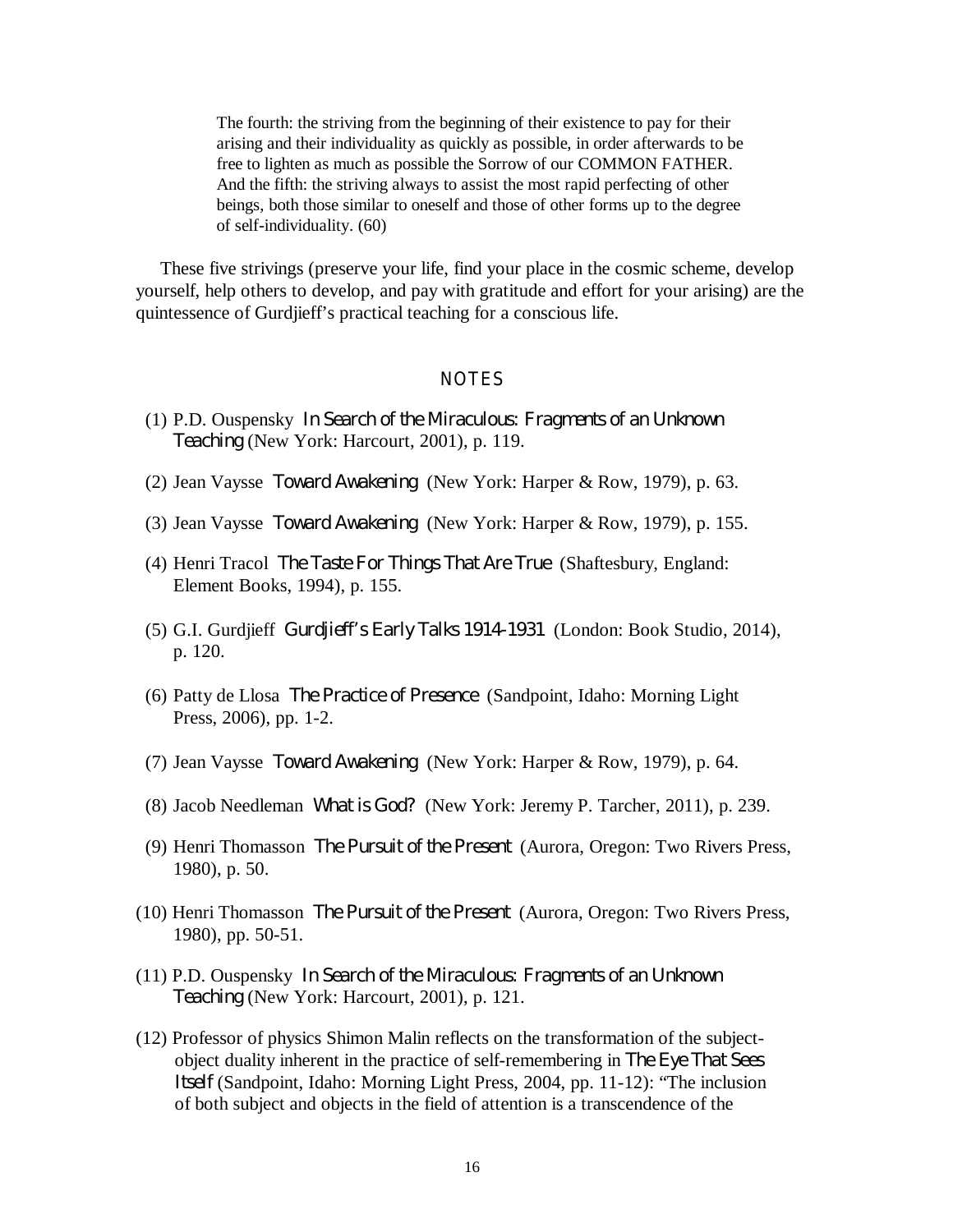subject/object mode. Being between subject and object is akin to being in the middle ground between Self and self . . . When self remembers Self, an attention connects them. I am here; present to both. This is the condition of potential openness to a higher vibration."

- (13) Henriette Lannes *This Fundamental Quest* (San Francisco: Far West Institute, 2003), pp. 32-33.
- (14) Gerald de Symons Beckwith *Ouspensky's Fourth Way* (Oxford, England: Starnine Publishing, 2015), p. 164.
- (15) Dorothy Phillpotts *Discovering Gurdjieff* (United Kingdom: AuthorHouse, 2008), pp. 121-122.
- (16) John Pentland *Exchanges Within* (New York: Jeremy P. Tarcher, 2004), p. 35.
- (17) Henri Tracol *The Taste For Things That Are True* (Shaftesbury, England: Element Books, 1994), pp. 115-116.
- (18) P.D. Ouspensky constantly reminded his own students that they were unable to observe themselves for any length of time because they could not remember themselves (*The Psychology of Man's Possible Evolution* New York: Vintage Books, 1974, pp. 93-94.):

Try to formulate what you noticed when you tried to observe yourself. You noticed three things. First, that you do not *remember yourself*; that is, that you are not aware of yourself at the time when you try to observe yourself. Second, that observation is made difficult by the incessant stream of thoughts, images, echoes of conversation, fragments of emotions, flowing through your mind and very often distracting your attention from observation. And third, that the moment you start self-observation something in you starts imagination and self-observation, if you really try it, is a constant struggle with imagination. If one realizes that all the difficulties in the work depend on the fact that one cannot *remember oneself*, one already knows what one must do. *One must try to remember oneself*. In order to do this one must struggle with mechanical thoughts, and one must struggle with imagination . . . Self-remembering is a very difficult thing to learn to practice. It must not be based on expectation of results, otherwise one can identify with one's efforts. It must be based on the realization of the fact that we do not remember ourselves, and that at the same time we *can* remember ourselves if we try sufficiently hard and in the right way.

- (19) Jacob Needleman *Necessary Wisdom* (Napa, California: Fearless Books, 2013), p. 95.
- (20) Henriette Lannes *This Fundamental Quest* (San Francisco: Far West Institute, 2003), p. 128.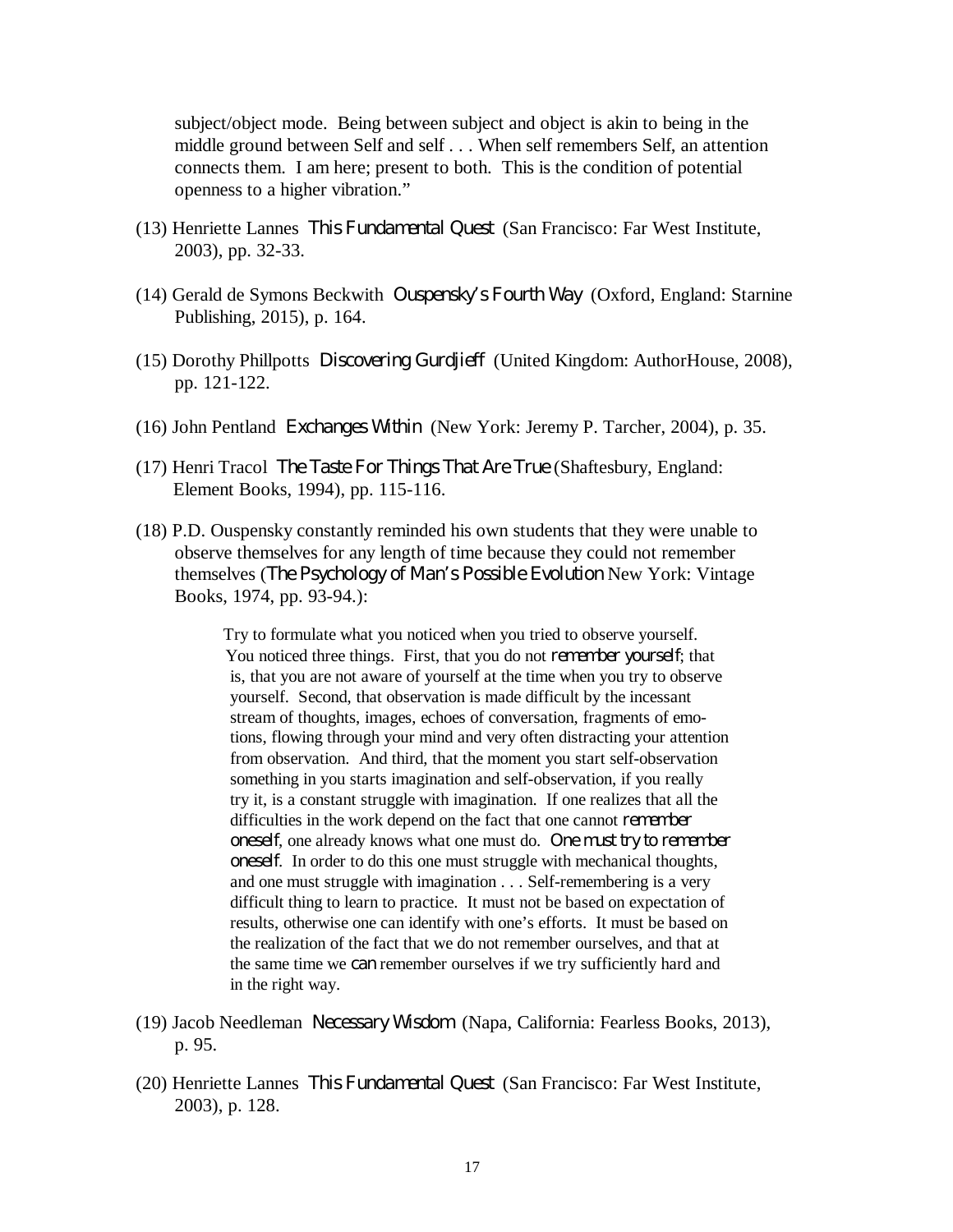- (21) Henriette Lannes *This Fundamental Quest* (San Francisco: Far West Institute, 2003), p. 60.
- (22) Hugh Brockwill Ripman *Questions and Answers Along the Way* (Washington, D.C.: Fourthway Center Press, 2009), pp. 120-121.
- (23) Maurice Nicoll *Psychological Commentaries on the Teaching of Gurdjieff & Ouspensky 2* (London: Robinson & Watkins, 1974), pp. 601-602.
- (24) Kenneth Walker *A Study of Gurdjieff's Teaching* (London: Jonathan Cape, 1973), pp. 47-48.
- (25) Shimon Malin *The Eye That Sees Itself* (Sandpoint, Idaho: Morning Light Press, 2004), pp. 89-90.
- (26) Shimon Malin *The Eye That Sees Itself* (Sandpoint, Idaho: Morning Light Press, 2004), pp. 9-10.
- (27) P.D. Ouspensky *In Search of the Miraculous: Fragments of an Unknown Teaching* (New York: Harcourt, 2001), p. 179.
- (28) Jeanne de Salzmann *The Reality of Being* (Boston: Shambhala, 2010), p. 287.
- (29) Jeanne de Salzmann *The Reality of Being* (Boston: Shambhala, 2010), p. 287.
- (30) The result of the confrontation between body and psyche is the production of a higher energy ('hydrogen 24') which enables the formation of the second or 'astral' body. In *The Reality of Being* (Boston: Shambhala, 2010, pp. 242-243) this process is made explicit: "When our attention is highly concentrated on the various movements of our thinking, feeling and body, this produces a substance similar to electricity. It is necessary to accumulate this material for a second body to be formed. The way is long, but the substance can be created in us by conscious effort and voluntary suffering." De Salzmann further elaborates:

There is in us naturally a permanent conflict between the psyche and the organic body. They have different natures – one wishes, the other does not wish. This is a confrontation that we must reinforce voluntarily by our work, by our will, so that a new possibility of being can be born. It is for this that we undertake a task, something precise that reinforces this struggle . . . There is a conscious, voluntary struggle between a "yes" and a "no" that calls the third force, the "I" that is the master who can reconcile. Only at this moment does the work begin.

(31) Jeanne de Salzmann *The Reality of Being* (Boston: Shambhala, 2010), p. 242.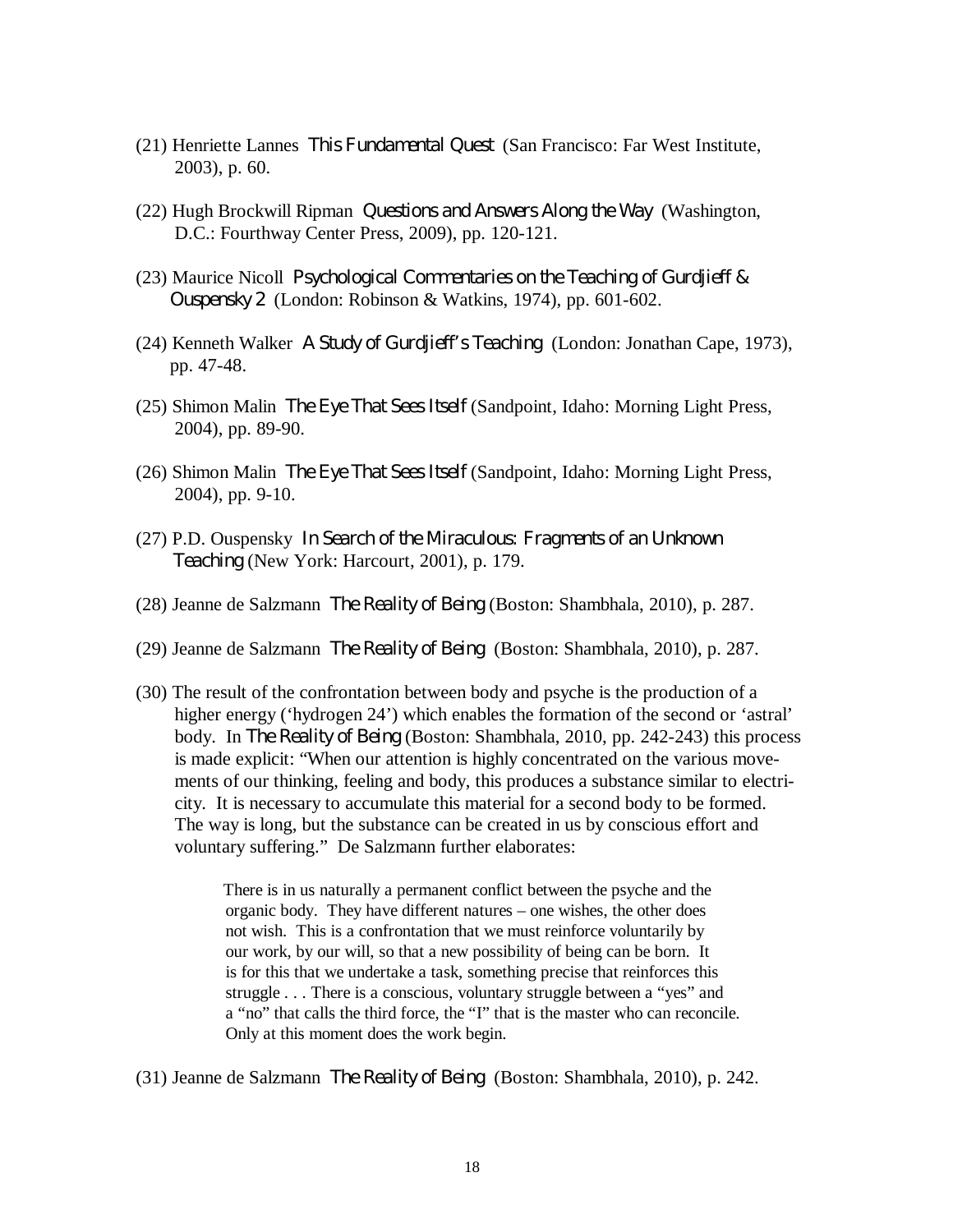- (32) P.D. Ouspensky *In Search of the Miraculous: Fragments of an Unknown Teaching* (New York: Harcourt, 2001), p. 350.
- (33) Richard Smoley and Jay Kinney *Hidden Wisdom* (New York: Arkana, 1999), p. 216.
- (34) In Gurdjieff's teaching, inner work passes through several degrees of intensity as the functions become more receptive to higher energies. This process of inner transformation is detailed in Jeanne de Salzmann's *The Reality of Being* (Boston: Shambhala, 2010), pp. 183-184):

A vibration comes from a higher octave, opening to a new vision of a quality that was not there before, to an idea from a higher source . . . We have feelings and sensations belonging to layers that are deeper, passing to a new level. A new seeing appears that brings a new understanding, a conviction. Here, there is a certain light, but it is still insufficient . . . The thinking and the body are no longer enough. A new feeling must appear – the feeling of *being*. I feel myself subject to a force that is beyond me, and I see the process of inner transformation intensify in the fire of the wish *to be*. And from the union of these three forces appears the independence of the sensation of self, the consciousness of self with its own individual life – a new octave.

- (35) Jean Vaysse *Toward Awakening* (New York: Harper & Row, 1979), p. 108.
- (36) C.S. Nott *Teachings of Gurdjieff* (New York: Samuel Weiser, 1974), p. 37.
- (37) William Patrick Patterson *Spiritual Survival in a Radically Changing World-Time* (Fairfax, California: Arete Communications, 2009), p. 13.
- (38) Henri Tracol *The Real Question Remains* (Sandpoint, Idaho: Morning Light Press, 2009), p. 221.
- (39) Jeanne de Salzmann *The Reality of Being* (Boston: Shambhala, 2010), pp. 286-287.
- (40) A.L. Staveley *Themes III* (Aurora, Oregon: Two Rivers Press, 1984), pp. 99-100.
- (41) P.D. Ouspensky *In Search of the Miraculous: Fragments of an Unknown Teaching* (New York: Harcourt, 2001), p. 218.
- (42) P.D. Ouspensky *In Search of the Miraculous: Fragments of an Unknown Teaching* (New York: Harcourt, 2001), pp. 218-219.
- (43) Gerald de Symons Beckwith *Ouspensky's Fourth Way* (Oxford, England: Starnine Publishing, 2015), p. 308.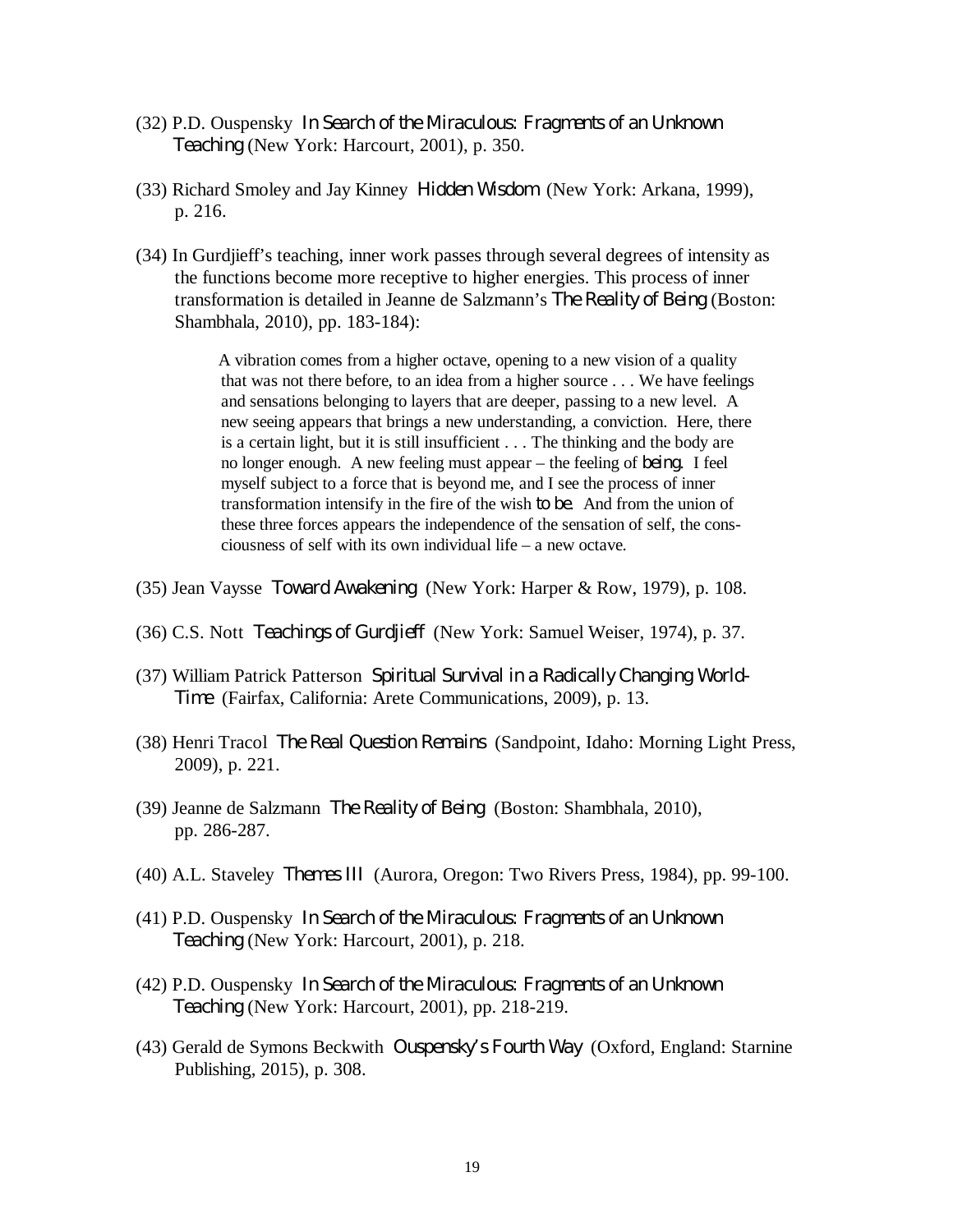- (44) Gerald de Symons Beckwith *Ouspensky's Fourth Way* (Oxford, England: Starnine Publishing, 2015), pp. 307-308.
- (45) J.H. Reyner *Gurdjieff in Action* (London: George Allen & Unwin, 1980), pp. 52- 53.
- (46) Jeanne de Salzmann *The Reality of Being* (Boston: Shambhala, 2010), pp. 220-221.
- (47) Jeanne de Salzmann *The Reality of Being* (Boston: Shambhala, 2010), pp. 185-186.
- (48) Maurice Nicoll describes this change of perspective in *Psychological Commentaries on the Teaching of Gurdjieff & Ouspensky 3* (London: Robinson & Watkins, 1970, p. 870):

You can reach a stage in the Work in which you begin to have a feeling of freedom from your moods, your emotions, and your thoughts. You observe them starting off, but you do not go with them, because you do not feel that they are you – that is, they are not 'I.' The Work does not say that you can stop your moods and thoughts just like that. It says that you can separate from them or observe them . . . Self-observation is a conscious act. You will know that you have been through this or that before and that these states lead nowhere and so you will not identify with them so fully as you did formerly. This means that you begin to become sealed to some extent from their power. You will not consent to them, you will not believe them.

- (49) Jeanne de Salzmann *The Reality of Being* (Boston: Shambhala, 2010), p. 248.
- (50) Jeanne de Salzmann *The Reality of Being* (Boston: Shambhala, 2010), pp. 247-248.
- (51) William Patrick Patterson *Eating the "I"* (San Anselmo, California: Arete Communications, 1992), p. vii.
- (52) G.I. Gurdjieff *Transcripts of Gurdjieff's Meetings 1941-1946* (London: Book Studio, 2009), p. 16.
- (53) Jeanne de Salzmann *The Reality of Being* (Boston: Shambhala, 2010), p. 290.
- (54) Impartiality is the reconciling or third force between the duality of yes/no, agree/disagree, for/against. It mediates the polar opposition between the apparent duality of the active and passive forces: "The state of impartiality is a state of coexistence, and makes possible the experience of a higher realm of reality, where there operates the trinity of conscious forces, the third force of which is called 'love.' And so we come to the miracle, the manifestation of the laws of a higher world in this world." (George Mountford Adie and Joseph Azize *George Adie: A Gurdjieff Pupil in Australia* (Waukee, Iowa: By The Way Books, 2007), p. 390.)